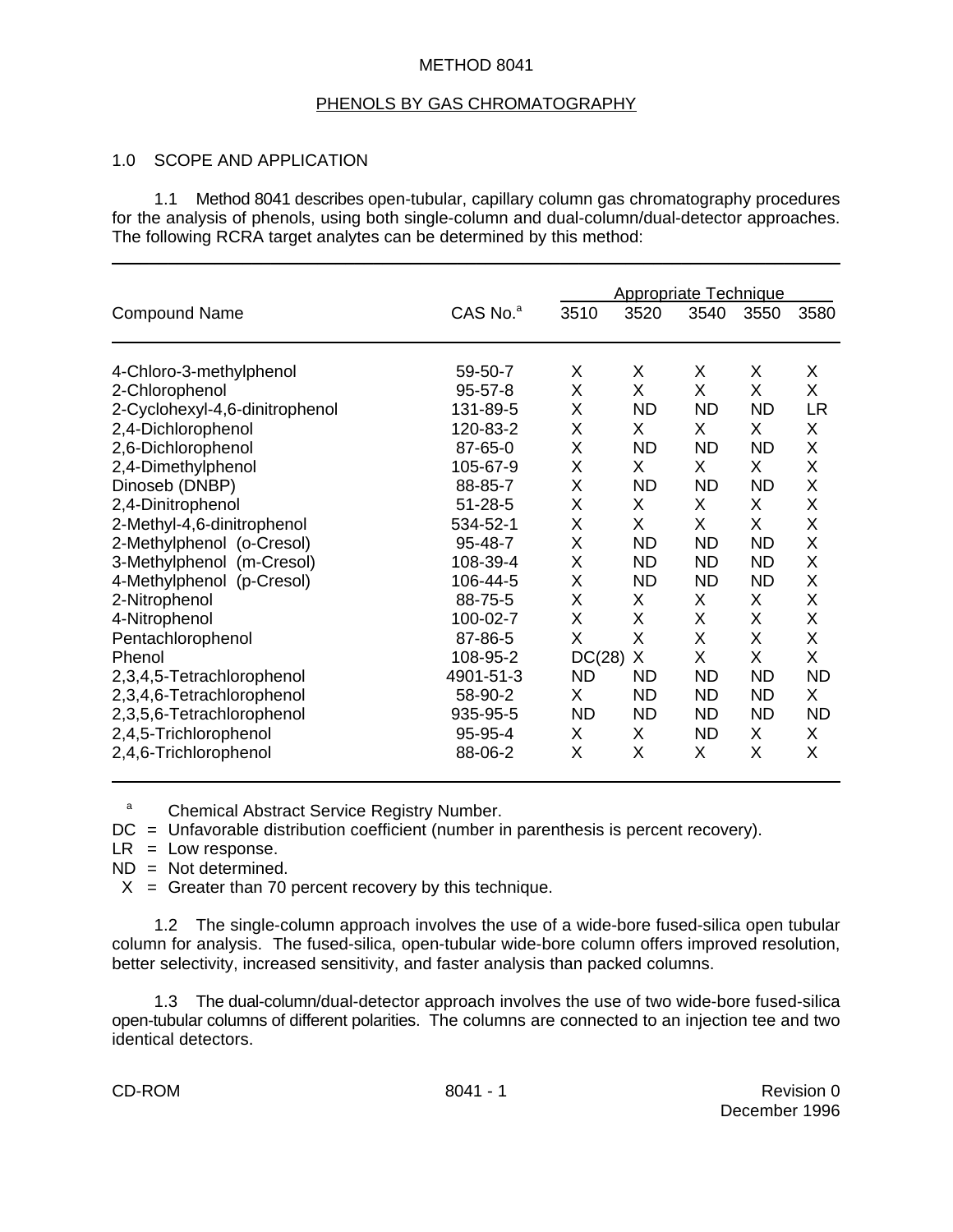1.4 Phenols may be analyzed underivatized by FID, although the sensitivity of the method may not be suitable for all needs.

1.5 This method also includes a procedure for the derivatization of the phenols and identification of the target phenols as methylated phenols (anisoles) and as pentafluorobenzylbromo ether derivatives (PFBBr). Three phenols failed to derivatize under the PFBBr method protocol: 2,4 dinitrophenol, 2-methyl-4,6- dinitrophenol, and Dinoseb.

1.6 The following non-RCRA analytes may also be analyzed by this method:

| Compound                | CAS No.       |
|-------------------------|---------------|
| 2-Chloro-5-methylphenol | 615-74-7      |
| 4-Chloro-2-methylphenol | 1570-64-5     |
| 3-Chlorophenol          | 108-43-0      |
| 4-Chlorophenol          | 106-48-9      |
| 2,3-Dichlorophenol      | 576-24-9      |
| 2,5-Dichlorophenol      | 583-78-8      |
| 3,4-Dichlorophenol      | $95 - 77 - 2$ |
| 3,5-Dichlorophenol      | 591-35-5      |
| 2,3-Dimethylphenol      | 526-75-0      |
| 2,5-Dimethylphenol      | 95-87-4       |
| 2,6-Dimethylphenol      | 576-26-1      |
| 3,4-Dimethylphenol      | 95-65-8       |
| 2,5-Dinitrophenol       | 329-71-5      |
| 3-Nitrophenol           | 554-84-7      |
| 2,3,4-Trichlorophenol   | 15950-66-0    |
| 2,3,5-Trichlorophenol   | 933-78-8      |
| 2,3,6-Trichlorophenol   | 933-75-5      |

1.7 This method is restricted to use by or under the supervision of analysts experienced in the use of a gas chromatograph and in the interpretation of gas chromatograms. Each analyst must demonstrate the ability to generate acceptable results with this method.

1.8 Only experienced analysts should be allowed to work with diazomethane due to the potential hazards associated with its use (explosive, carcinogenic).

# 2.0 SUMMARY OF METHOD

2.1 Samples are extracted using an appropriate sample preparation method. Prior to analysis, the extracts are cleaned up, as necessary, and the solvent exchanged to 2-propanol.

2.2 Underivatized phenols may be analyzed by FID, using either the single-column or dualcolumn approach.

2.3 The target phenols also may be derivatized with diazomethane or pentafluorobenzyl bromide (PFBBr) and analyzed by gas chromatography.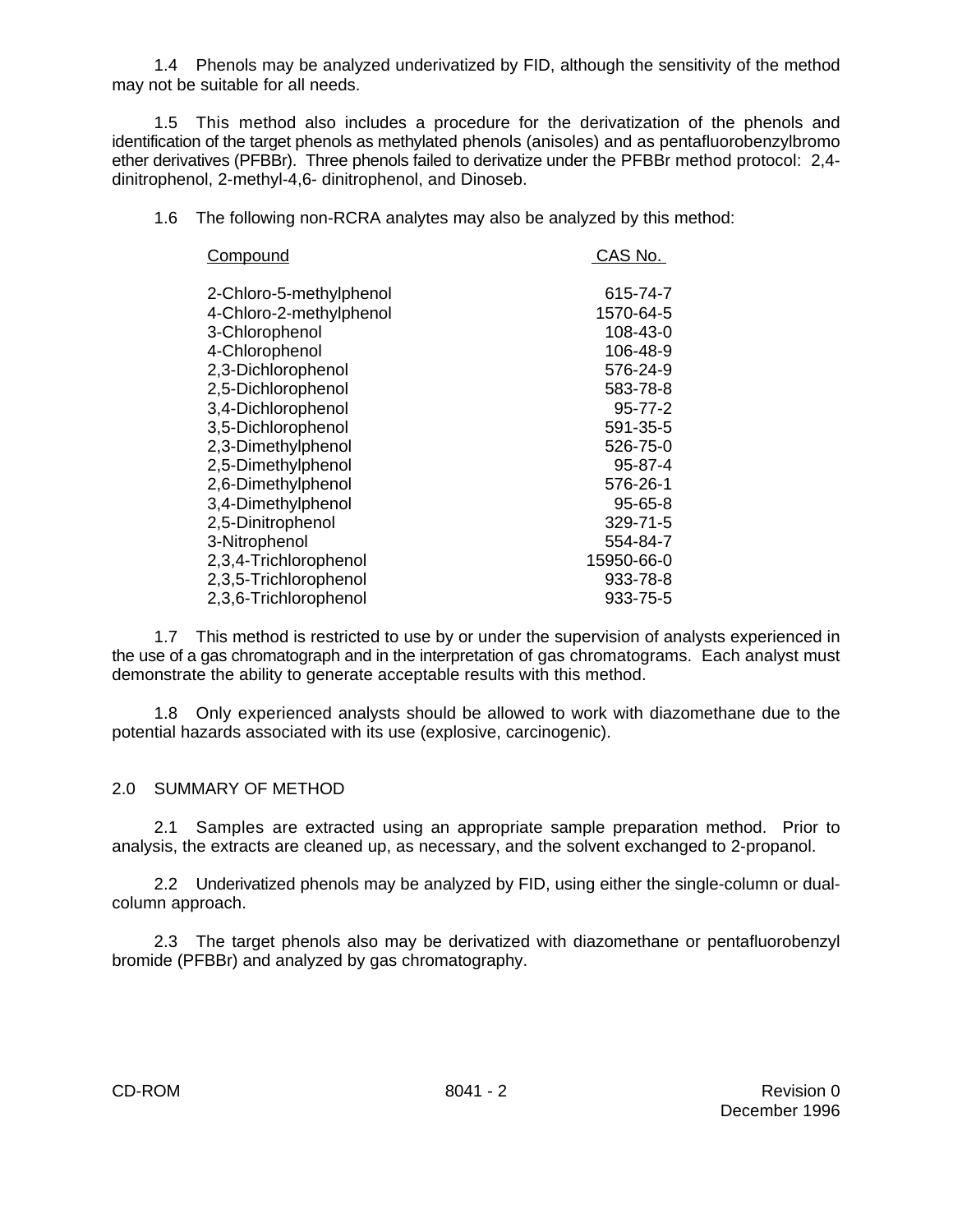### 3.0 INTERFERENCES

3.1 Contamination by carryover can occur whenever high-concentration and lowconcentration samples are sequentially analyzed. To reduce carryover, the syringe used for injection must be thoroughly rinsed between samples with solvent. Whenever a highly concentrated sample is encountered, it should be followed by the analysis of a solvent blank to check for crosscontamination. Column blanks should be analyzed whenever the analysis of a solvent blank indicates cross-contamination.

3.2 In certain cases some compounds coelute on either one or both columns. In these cases the compounds must be reported as coeluting. The mixture can be reanalyzed by GC/MS techniques, see Sec. 8.0 and Method 8270.

3.3 Non-specific interferences may occur in the analysis of the underivatized phenols, reducing the sensitivity of the method.

3.4 The phenols listed in Secs. 1.1 and 1.6 were derivatized with  $\alpha$ -bromo-2,3,4,5,6pentafluorotoluene (also known as pentafluorobenzyl bromide, PFBBr) according to the method by Lee, *et al.* (Ref. 1). Five compound pairs coeluted on the DB-5 column and three compound pairs coeluted on the DB-1701 column.

| DB-5:    | 2,6-dimethylphenol/2,5-dimethylphenol<br>2,4-dimethylphenol/2-chlorophenol<br>2,6-dichlorophenol/4-chloro-2-methylphenol<br>2,4,5-trichlorophenol/2,3,5-trichlorophenol<br>2,3,4,5-tetrachlorophenol/2,5-dinitrophenol |
|----------|------------------------------------------------------------------------------------------------------------------------------------------------------------------------------------------------------------------------|
| DB-1701: | 3-chlorophenol/3,4-dimethylphenol<br>2,4-dichlorophenol/3,5-dichlorophenol<br>2,4,5-trichlorophenol/2,3,5-trichlorophenol                                                                                              |

In addition, 3-methylphenol is only partially resolved from 4-methylphenol on the two columns, and 2-chlorophenol is only partially resolved from 2,3-dimethylphenol on the DB-1701 column.

As noted above, the PFBBr derivatives of 2,3,5-trichlorophenol and 2,4,5-trichlorophenol coelute on both the DB-5 and DB-1701 columns. Therefore, if these non-RCRA regulated analytes are of concern, the analyst should perform an analysis of the underivatized forms of these compounds (see Sec. 7.2) or employ a GC column with a different stationary phase which permits their separation.

3.5 Sample extracts should be dry prior to methylation or else poor recoveries will be obtained.

## 4.0 APPARATUS AND MATERIALS

4.1 Gas chromatograph - An analytical system complete with a gas chromatograph suitable for on-column injection, and all required accessories, including syringes, analytical columns, gases, flame ionization detector (FID), electron capture detector (ECD), and a data system.

4.2 GC columns - This method describes procedures for both single-column and dual-column analyses. The single-column approach involves one analysis to determine that a compound is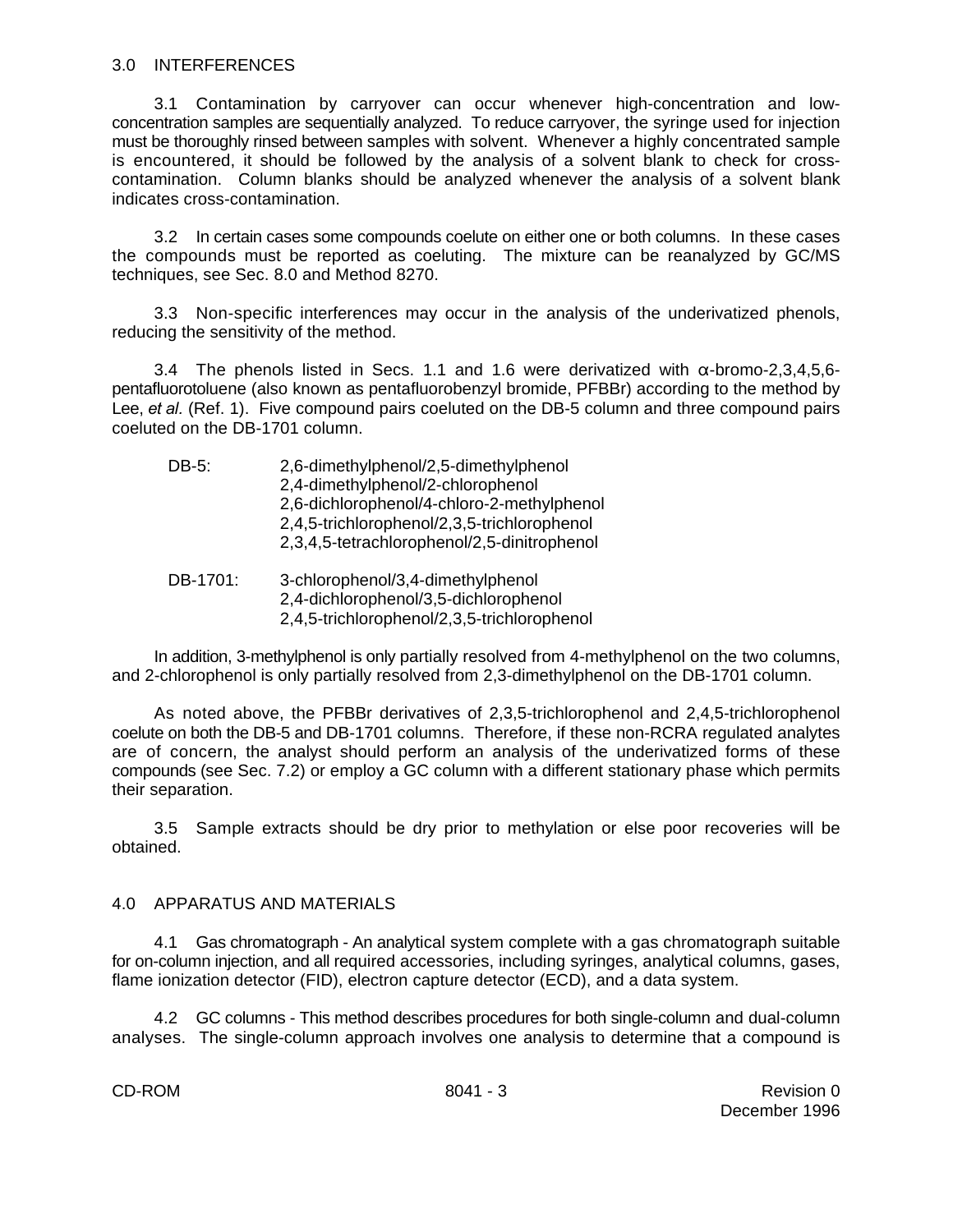present, followed by a second analysis to confirm the identity of the compound (Sec. 8.0 describes how GC/MS confirmation techniques may be employed). Both the single-column approach and the dual-column approaches employ wide-bore (0.53 mm ID) columns. The dual-column approach involves a single injection that is split between two columns that are mounted in a single gas chromatograph.

The columns listed in this section were the columns used to develop the method performance data. Listing these columns in this method is not intended to exclude the use of other columns that may be developed. Laboratories may use other capillary columns provided that they document method performance data (e.g., chromatographic resolution, analyte breakdown, and MDLs) that demonstrate performance appropriate for the intended application.

4.2.1 Column 1 - 30 m x 0.53 mm ID fused-silica open- tubular column, cross-linked and chemically bonded with 95 percent dimethyl and 5 percent diphenyl-polysiloxane (DB-5, RT<sub> $3$ </sub>-5, SPB-5, or equivalent), 0.83  $\mu$ m or 1.5  $\mu$ m film thickness.

4.2.2 Column 2 - 30 m x 0.53 mm ID fused-silica open-tubular column cross-linked and chemically bonded with 14 percent cyanopropylphenyl and 86 percent dimethyl-polysiloxane (DB-1701,  $RT_x$ -1701, or equivalent), 1.0  $\mu$ m film thickness.

4.3 Splitter - When the dual-column approach is employed, the two columns must be connected with a splitter such as those listed below (or equivalent).

4.3.1 J&W Scientific press-fit Y-shaped glass 3-way union splitter (J&W Scientific, Catalog no. 705-0733).

4.3.2 Supelco 8-in glass injection tee, deactivated (Supelco, Catalog no. 2-3665M).

4.3.3 Restek Y-shaped fused-silica connector (Restek, Catalog no. 20405).

4.4 Column rinsing kit - Bonded-phase column rinse kit (J&W Scientific, Catalog no. 430-3000 or equivalent).

4.5 Diazomethane generators - Refer to Sec. 7.3 to determine which method of diazomethane generation should be used for a particular generation.

4.5.2 As an alternative, assemble from two 20 mm x 150 mm test tubes, two Neoprene rubber stoppers, and a source of nitrogen. Use Neoprene rubber stoppers with holes drilled in them to accommodate glass delivery tubes. The exit tube must be drawn to a point to bubble diazomethane through the sample extract. The generator assembly is shown in Figure 6.

4.5.1 Diazald kit - Recommended for the generation of diazomethane (Aldrich Chemical Co., Catalog No. 210,025-0, or equivalent).

4.6 PFBBr Derivatization equipment - 10-mL graduated concentrator tubes with screw caps, disposable pipets, beakers, and water bath.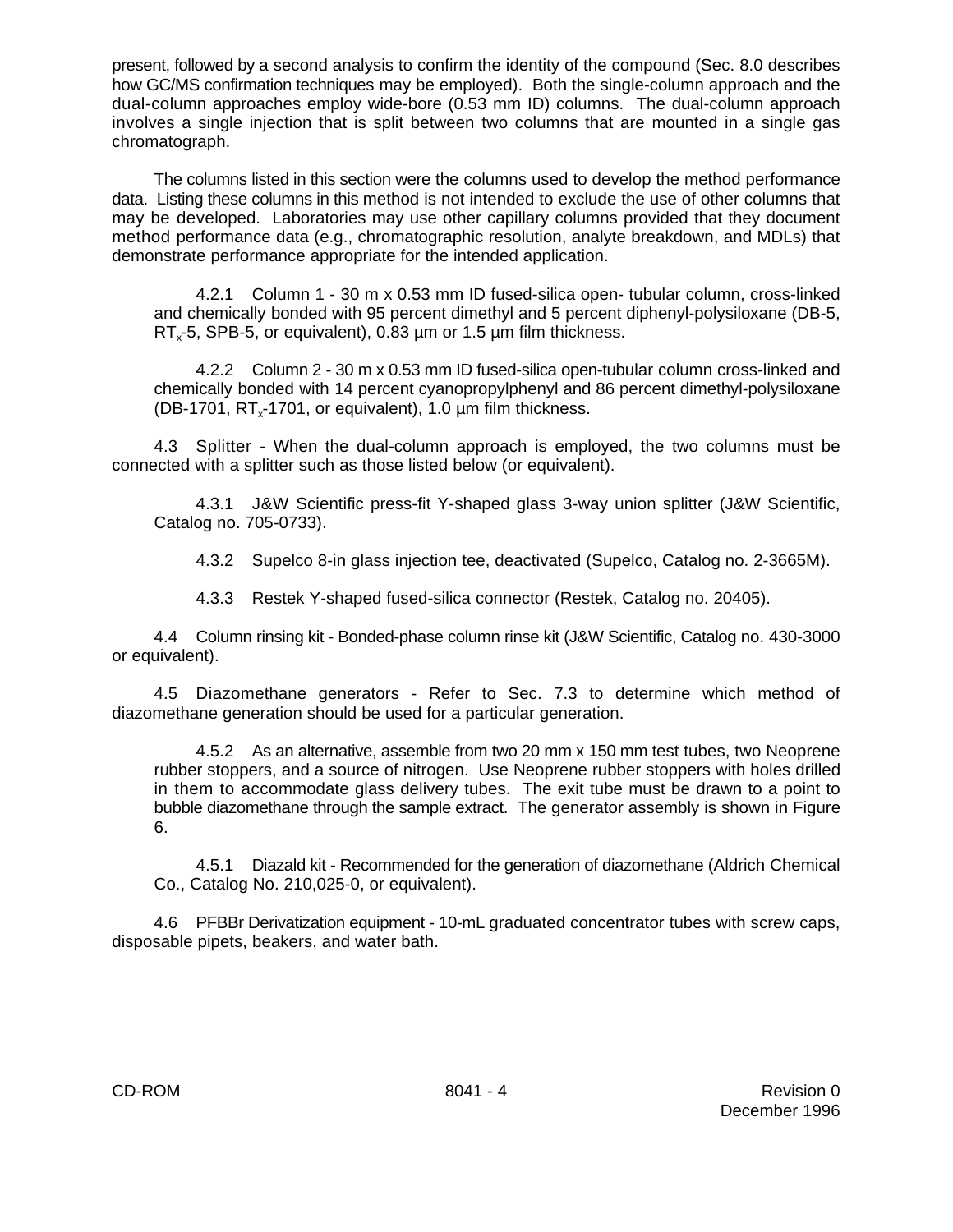## 5.0 REAGENTS

5.1 Reagent grade chemicals shall be used in all tests. Unless otherwise indicated, it is intended that all reagents shall conform to the specifications of the Committee on Analytical Reagents of the American Chemical Society, where such specifications are available. Other grades may be used, provided it is first ascertained that the chemicals are of sufficiently high purity to permit their use without affecting the accuracy of the determinations.

5.2 Store the standard solutions (stock, composite, calibration, internal, and surrogate) at  $4^{\circ}$ C in polytetrafluoroethylene (PTFE)-sealed containers in the dark. All standard solutions must be replaced after six months or sooner if routine QC (Sec. 8.0) indicates a problem.

5.3 Solvents - all solvents must be pesticide quality or equivalent.

5.3.1 Hexane,  $C_6H_{14}$ 

5.3.2 Acetone, CH<sub>3</sub>C0CH<sub>3</sub>

5.3.3 Isooctane,  $(CH_3)_3$ CCH<sub>2</sub>CH(CH<sub>3</sub>)<sub>2</sub>

5.4 Stock standard solutions (1000 mg/L) - May be prepared from pure standard materials or may be purchased as certified solutions.

5.4.1 Prepare stock standard solutions by accurately weighing about 0.0100 g of pure compound. Dissolve the compound in isooctane or hexane and dilute to volume in a 10 mL volumetric flask. If compound purity is 96 percent or greater, the weight may be used without correction to calculate the concentration of the stock standard solution.

5.4.2 Transfer the stock standard solutions into bottles with PTFE-lined screw-caps or crimp tops. Store at  $4^{\circ}$ C and protect from light. Stock standards must be replaced after one year or sooner if comparison with check standards indicate a problem. Stock standards should be checked frequently for signs of degradation or evaporation, especially just prior to preparing calibration standards from them.

5.4.3 Commercially-prepared stock standard solutions may be used at any concentration if they are certified by the manufacturer or by an independent source.

5.5 Composite stock standard - May be prepared from individual stock solutions. For composite stock standards containing less than 25 components, transfer exactly 1 mL of each individual stock solution at 1000 mg/L, add solvent, mix the solutions and bring to volume in an appropriate volumetric flask. This composite solution may be further diluted to obtain the desired concentrations.

5.6 Calibration standards - These should be prepared at a minimum of five different concentrations by dilution of the composite stock standard with hexane or other appropriate solvent. The solvent or solvents used to dilute the standards should be the same as the final solvent mixture in the sample extracts to be analyzed. The standard concentrations should correspond to the expected range of concentrations present in the field samples and should bracket the linear range of the detector. Concentrations of the target analytes at 5, 25, 50, 100, and 200 mg/L (except for 2,4- and 2,5-dinitrophenol and 2-methyl-4,6-dinitrophenol at about 2x the given values) have been used as calibration solutions in soil recovery studies. All standards should be prepared from the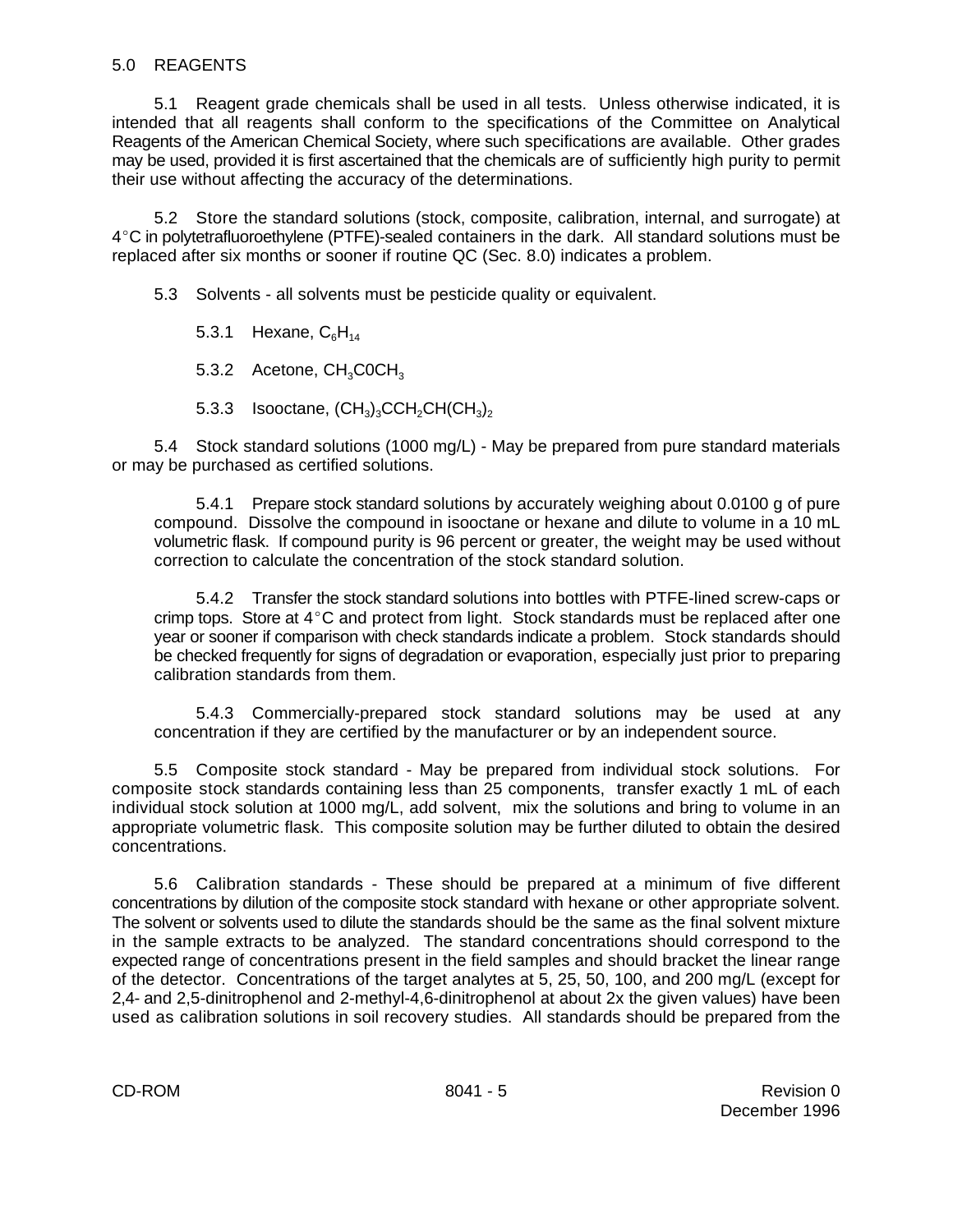target phenols. When derivatization is employed, the phenol standards should be prepared, and then derivatized in the same fashion as the sample extracts, prior to calibration.

5.7 Internal standard - When internal standard calibration is used, prepare a solution of 1000 mg/L of 2,5-dibromotoluene and 2,2',5,5'-tetrabromobiphenyl. For spiking, dilute this solution to 50 ng/ $\mu$ L. Use a spiking volume of 10  $\mu$ L/mL of extract. The spiking concentration of the internal standards should be kept constant for all samples and calibration standards.

5.8 Surrogate standard - The performance of the method should be monitored using surrogate compounds. Surrogate standards are added to all samples, method blanks, matrix spikes, and calibration standards. Prepare a solution of 1000 mg/L of 2,4-dibromophenol and dilute it to 1.6 ng/µL. Use a spiking volume of 100 µL for a 1 L aqueous sample. Other appropriate surrogates are listed in Sec. 1.6.

- 5.9 Reagents for derivatization
- NOTE: Other derivatization techniques may be employed, provided that the analyst can demonstrate acceptable precision and accuracy for the target compounds (see Sec. 8.0) and for the particular application.
	- 5.9.1 Diazomethane Derivatization

5.9.1.1 N-methyl-N-nitroso-p-toluenesulfonamide (Diazald). High purity (Aldrich Chemical Co., or equivalent).

5.9.1.2 Diethyl Ether stabilized with BHT,  $\mathsf{C_2H_5OC_2H_5}$ . Must be free of peroxides as indicated by test strips (EM Quant, or equivalent). Procedures for removal of peroxides are provided with the test strips. If ethanol stabilized diethyl ether is used, the methylation reaction may not proceed efficiently.

5.9.1.3 Silicic acid,  $H_2SiO_5$ . 100 mesh powder, store at 130 °C.

5.9.1.4 HPLC-grade hexane.

5.9.2 PFBBr Derivatization

5.9.2.1 Standards for the target phenols are purchased as phenols and derivatized prior to calibration.

 $5.9.2.2$   $\alpha$ -Bromo-2,3,4,5,6-pentafluorotoluene (PFBBr reagent) - Dissolve 0.500 g of PFBBr in 9.5 mL acetone. Store in the dark at  $4^{\circ}$ C. Prepare fresh reagent biweekly.

5.9.2.3 Potassium carbonate solution (10 percent) - Dissolve 1 g anhydrous potassium carbonate in water and adjust volume to 10 mL.

5.9.2.4 HPLC-grade acetone.

5.9.2.5 HPLC-grade hexane.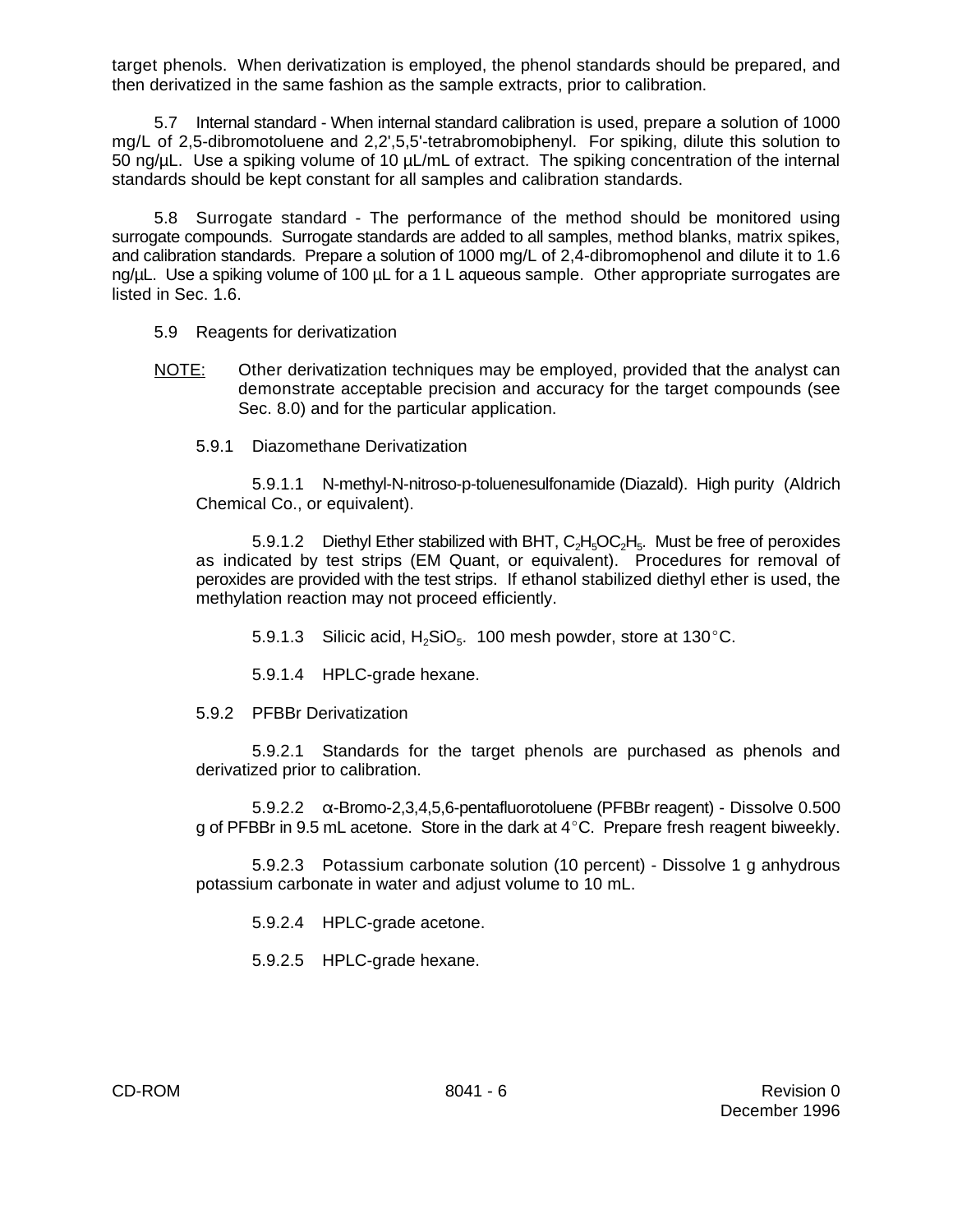## 6.0 SAMPLE COLLECTION, PRESERVATION, AND HANDLING

6.1 See the introductory material to this chapter, Organic Analytes, Sec. 4.1.

6.2 It is recommended that extracts to be methylated undergo derivatization within 48 hours after extraction and methylated extracts be analyzed immediately after derivatization to minimize other reactions that may occur.

# 7.0 PROCEDURE

# 7.1 Extraction

7.1.1 Refer to Chapter Two and Method 3500 for guidance on choosing the appropriate extraction procedure.

7.1.1.1 Water samples are extracted at a pH of less than or equal to 2 with methylene chloride, using Method 3510 or 3520.

7.1.1.2 Solid samples are extracted using either Method 3540 or 3550, and nonaqueous sample using Method 3580. Acid-Base Partition Cleanup using Method 3650 is suggested for extracts obtained from application of either Method 3540 or 3550.

7.1.1.3 Other aqueous liquid or solid 3500 series extraction techniques in this manual may be appropriate for this method.

7.1.2 If the phenols are to be determined without derivatization, proceed to Sec. 7.2.

7.1.3 If the phenols are to be determined by derivatization, the extraction solvent should be concentrated down to 1 mL using an appropriate concentration technique. If the sample is to be analyzed by GC/ECD the extraction solvent (methylene chloride) will need to be exchanged to hexane or some other nonhalogenated compatable solvent. If methylation with diazomethane is being performed, the sample should be diluted to a final volume of 4 mL with diethyl ether. If PFBBr derivatization is being performed, the sample should be diluted to a final volume of 4 mL with acetone.

NOTE: It is very critical to ensure that the sample is dry when preparing it for methylation. Any moisture remaining in the extract will result in low methylated phenol recoveries. It may be appropriate to add approximately 10 g of acidified anhydrous sodium sulfate to the extract prior to concentration and, periodically, vigorously shake the extract and drying agent. The amount of sodium sulfate is adequate if some free flowing crystals are visible when swirling the flask. If all of the sodium sulfate solidifies in a cake, add a few additional grams of acidified sodium sulfate and again test by swirling. The 2 hour drying time is a minimum, however, the extracts may be held in contact with the sodium sulfate overnight.

7.1.3.1 If the phenols are to be determined by methylation derivatization, proceed to Sec. 7.3.

7.1.3.2 If the phenols are to be determined by PFBBr derivatization, proceed to Sec. 7.4.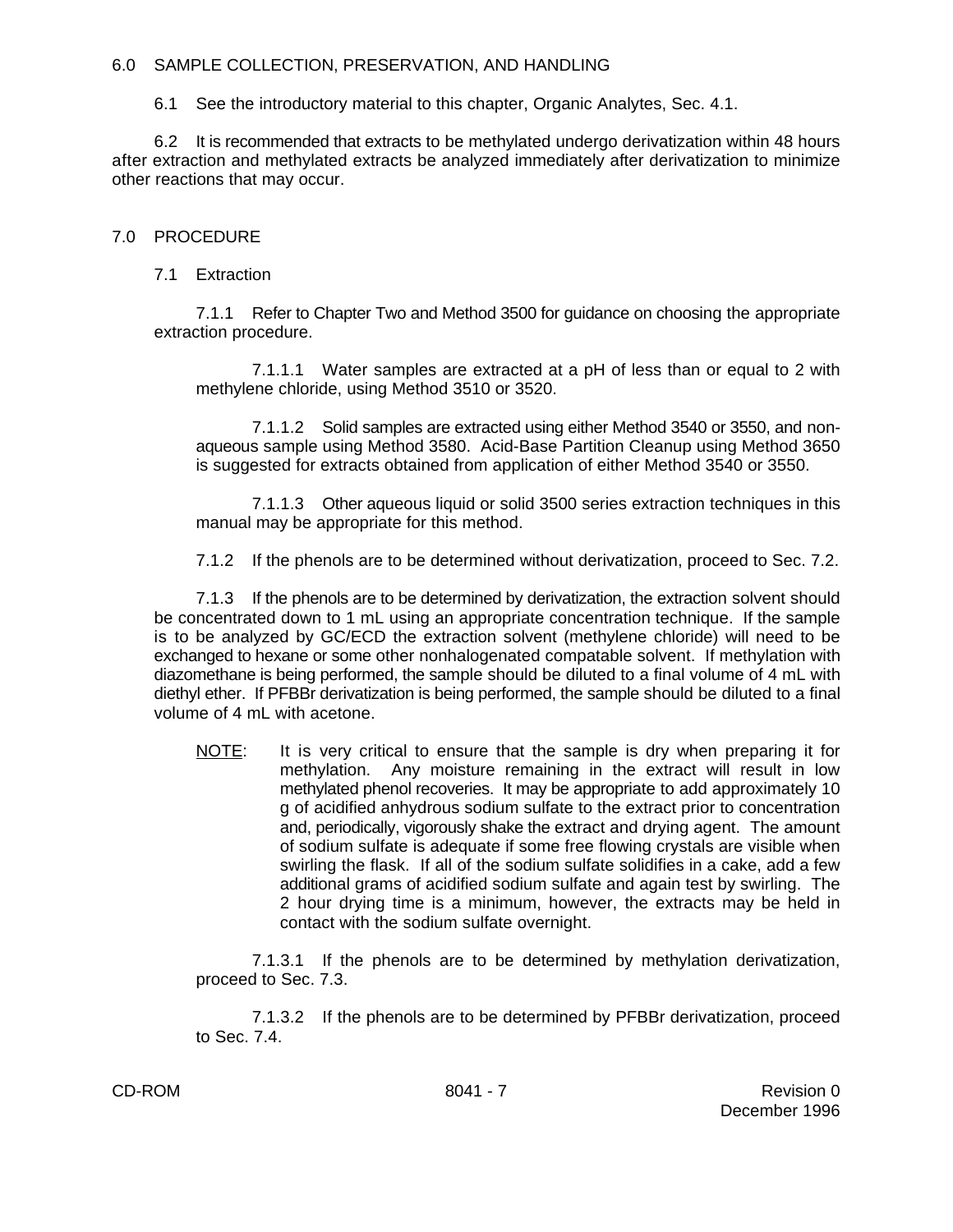7.2 If the phenols are to be determined without derivatization then, prior to gas chromatographic analysis, the extraction solvent must be exchanged to 2-propanol. The exchange is performed as follows:

7.2.1 Concentrate the extract to 1 mL using the macro-Snyder column and allow the apparatus to cool and drain for at least ten minutes.

7.2.2 Remove the micro-Snyder column and rinse its lower joint into the concentrator tube with a small amount of 2-propanol. Adjust the extract volume to 1.0 mL.

7.2.3 Stopper the concentrator tube and store refrigerated at  $4^{\circ}$ C if further processing will not be performed immediately. If the extract will be stored longer than two days, it should be transferred to a vial with a PTFE-lined screw-cap or crimp top.

7.2.4 If the phenols are to be determined without derivatization, proceed with gas chromatographic calibration and analysis (Secs. 7.5, 7.6, and 7.7).

- NOTE: Other derivatization techniques may be employed, provided that the analyst can demonstrate acceptable precision and accuracy for the target compounds (see Sec. 8.0).
- 7.3 Methylation derivatization procedures

7.3.1 Diazomethane derivatization - Two methods may be used for the generation of diazomethane: the bubbler method, Sec. 7.3.1, and the Diazald kit method, Sec. 7.3.2. The methylation of phenolic compounds for this analysis procedure has been documented for the Diazald kit only (Tables 3 and 4). However, the bubbler method should also be applicable.

CAUTION: Diazomethane is a carcinogen and can explode under certain conditions.

The bubbler method is suggested when small batches of samples (10 - 15) require methylation. The bubbler method works well with samples that have low concentrations of phenols (e.g., aqueous samples) and is safer to use than the Diazald kit procedure. The Diazald kit method is good for large quantities of samples needing methylation. The Diazald kit method is more effective than the bubbler method for soils or samples that may contain high concentrations of phenols (e.g., samples such as soils that may result in yellow extracts following hydrolysis may be difficult to handle by the bubbler method).

The diazomethane derivatization procedures described below will react efficiently with all of the phenols described in this method and should be used only by experienced analysts, due to the potential hazards associated with its use.

The following precautions should be taken:

- $\cdot$  Use a safety screen.
- $\cdot$  Use mechanical pipetting aides.
- $\cdot$  Do not heat above 90°C EXPLOSION may result.
- @ Avoid grinding surfaces, ground-glass joints, sleeve bearings, and glass stirrers EXPLOSION may result.
- Store away from alkali metals EXPLOSION may result.
- Solutions of diazomethane decompose rapidly in the presence of solid materials such as copper powder, calcium chloride, and boiling chips.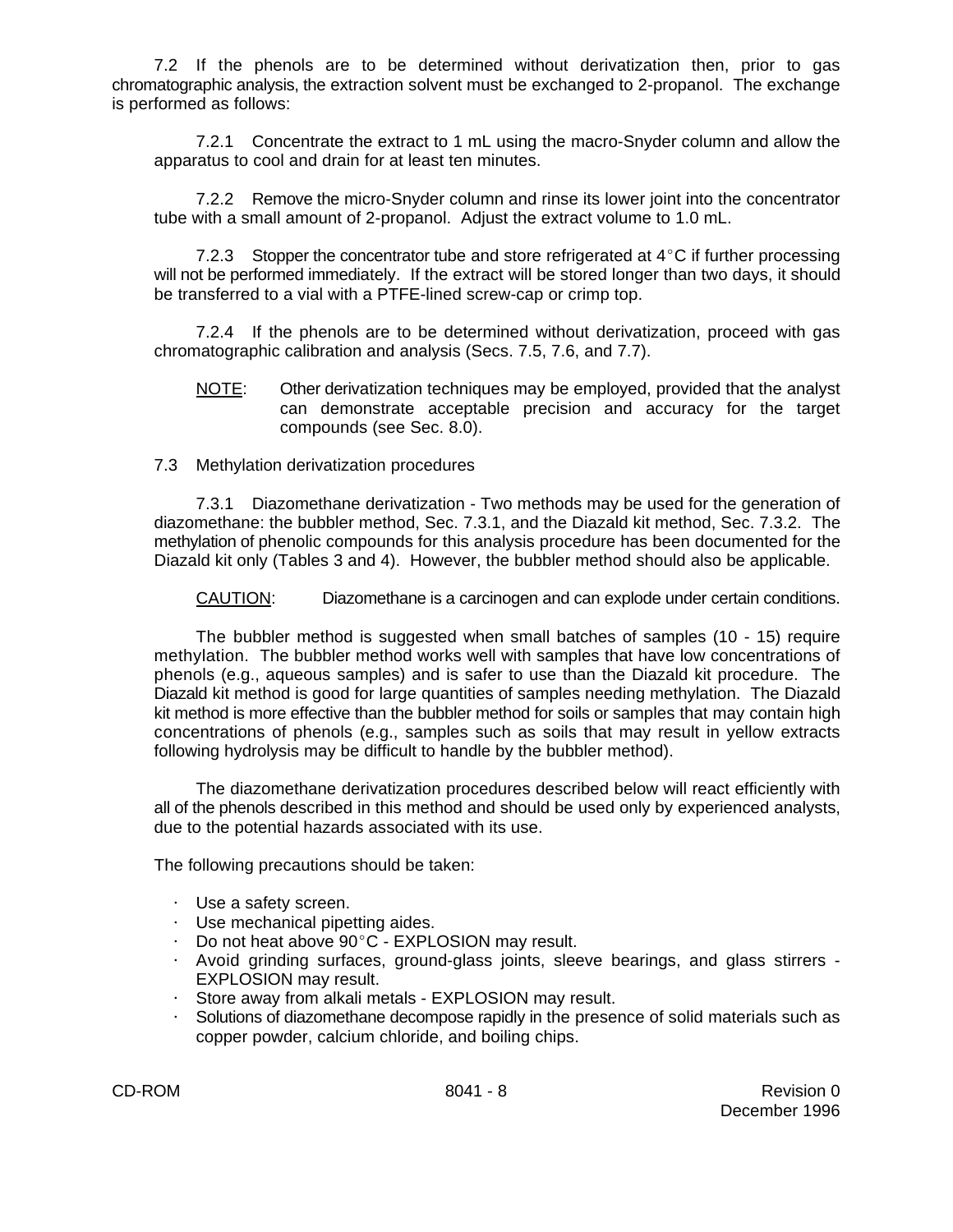7.3.2 Bubbler method - Assemble the diazomethane bubbler (see Figure 1).

7.3.2.1 Add 5 mL of diethyl ether to the first test tube. Add 1 mL of diethyl ether, 1 mL of carbitol, 1.5 mL of 37% KOH, and 0.1 - 0.2 g of Diazald to the second test tube. Immediately place the exit tube into the concentrator tube containing the sample extract. Apply nitrogen flow (10 mL/min) to bubble diazomethane through the extract for 10 minutes or until the yellow color of diazomethane persists. The amount of Diazald used is sufficient for methylation of approximately three sample extracts. An additional 0.1 - 0.2 g of Diazald may be added (after the initial Diazald is consumed) to extend the generation of the diazomethane. There is sufficient KOH present in the original solution to perform a maximum of approximately 20 minutes of total methylation.

7.3.2.2 Remove the concentrator tube and seal it with a Neoprene or PTFE stopper. Store at room temperature in a hood for 20 minutes.

7.3.2.3 Destroy any unreacted diazomethane by adding 0.1 - 0.2 g of silicic acid to the concentrator tube. Allow to stand until the evolution of nitrogen gas has stopped. Adjust the sample volume to 10.0 mL with hexane. Stopper the concentrator tube or transfer 1 mL of sample to a GC vial, and store refrigerated if further processing will not be performed immediately. Analyze by gas chromatography.

7.3.2.4 Extracts should be stored at  $4^{\circ}$ C away from light. It is recommended that the methylated extracts be analyzed immediately after derivatization to minimize other reactions that may occur.

7.3.3 Diazald kit method - Instructions for preparing diazomethane are provided with the generator kit.

7.3.3.1 Add 2 mL of diazomethane solution and let the sample stand for 10 minutes with occasional swirling. The yellow color of diazomethane should be evident and should persist for this period.

7.3.3.2 Rinse the inside wall of the ampule with 700 µL of diethyl ether. Reduce the sample volume to approximately 2 mL to remove excess diazomethane by allowing the solvent to evaporate spontaneously at room temperature. Alternatively, 10 mg of silicic acid can be added to destroy the excess diazomethane.

7.3.3.3 Dilute the sample to 10.0 mL with hexane. Analyze by gas chromatography. It is recommended that the methylated extracts be analyzed immediately to minimize other reactions that may occur. Proceed to Sec. 7.5.

7.4 PFBBr derivatization procedure - Calibration standards and sample extracts should be derivatized using the same procedures.

7.4.1 Using the individual phenol stock solutions at 1000 mg/L make a composite solution and dilute with hexane or other appropriate solvent to the appropriate concentrations for the calibration range of the analysis.

7.4.2 Sample extracts should be in hexane and diluted to 4 mL with acetone according to the procedure in Sec. 7.1.3.

WARNING: PFBBr is a lachrymator.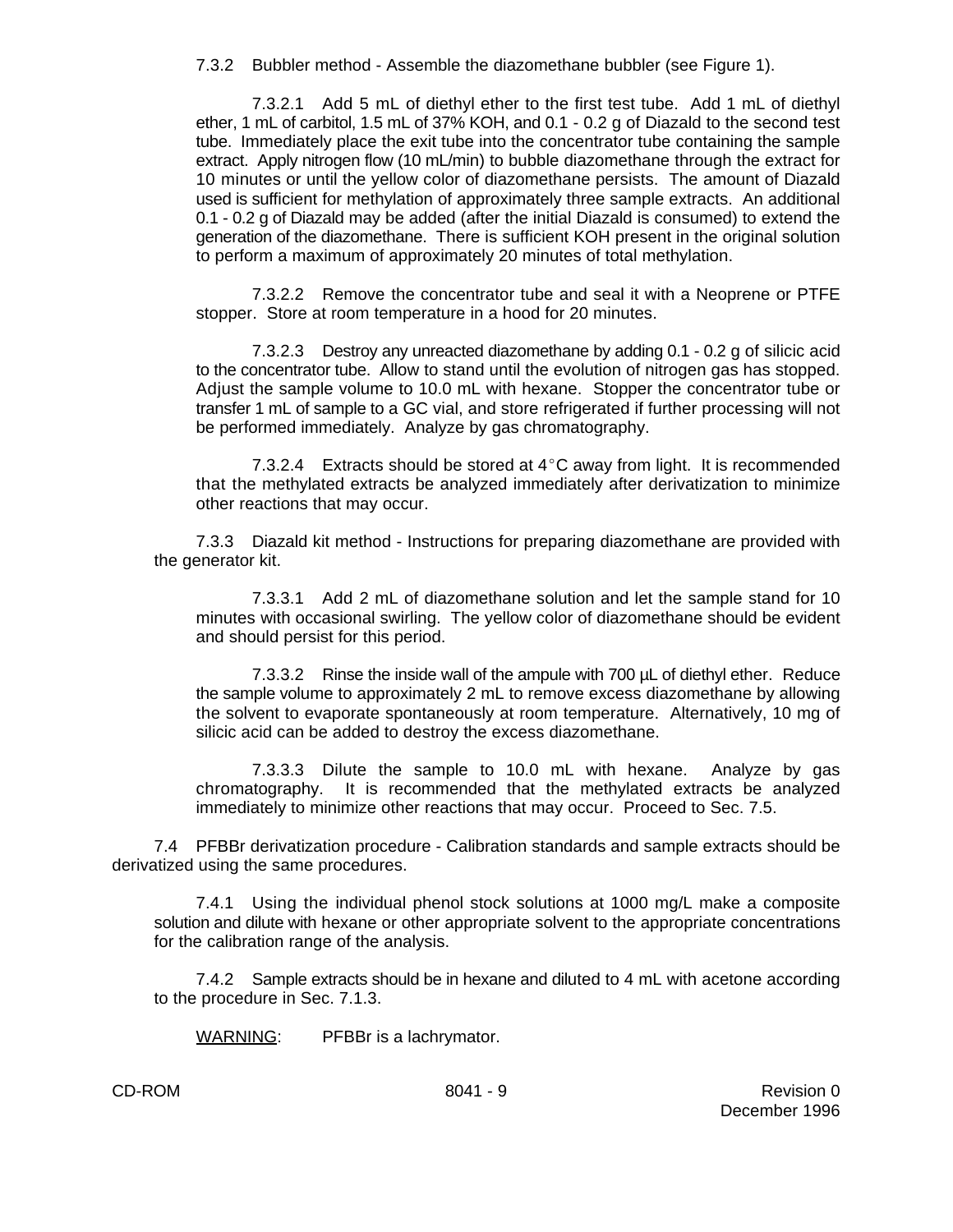7.4.3 Add 100 µL of calibration standards and sample extracts to 8 mL acetone in a 10 mL graduated concentrator tube with screw caps. Add 100 µL of 5% PFBBr reagent and 100  $\mu$ L of K<sub>2</sub>CO<sub>3</sub> solution to the composite standard.

7.4.4 Cap the tubes tightly and gently shake the contents. Heat the tube in a water bath at  $60^{\circ}$ C for one hour.

7.4.5 After the reaction is complete, cool the solution and concentrate it to 0.5 mL, using nitrogen blowdown.

7.4.6 Add 3 mL of hexane and concentrate the solution to a final volume of 0.5 mL. If cleanup is not to be performed, proceed to Sec. 7.5 for the analysis of samples by GC/ECD.

## 7.4.7 Cleanup

7.4.7.1 Refer to Method 3630 (Silica Gel Cleanup) for specific instructions on the cleanup of derivatized phenols.

7.4.7.2 Following column cleanup, proceed to Sec. 7.5 for analysis of the samples using GC/ECD.

7.5 GC Conditions - This method allows the analyst to choose between a single-column or a dual-column configuration in the injector port. Either wide- or narrow-bore columns may be used. Identifications based on retention times from a single-column need to be confirmed on a second column or with an alternative qualitative technique. The recommended gas chromatographic columns and operating conditions for the instrument are provided in Figures 1, 2, 3, and 4 and Table 5.

## 7.6 Calibration

7.6.1 Prepare the calibration standards according to the guidance in Sec. 5.6. Concentrations of the target analytes at 5, 25, 50, 100, and 200 µg/mL (except for 2,4- and 2,5 dinitrophenol and 2-methyl-4,6-dinitro-phenol at about 2x the given values) have been used in the past as calibration solutions in soil recovery studies. Calibration standards and sample extracts should be derivatized using the same procedures. External or internal calibration may be used for this procedure. Refer to Sec. 7.0 Method 8000 for guidance on either external and internal calibration techniques.

7.6.2 Establish the GC operating conditions appropriate for the single-column or dual column approach (see Sec. 7.7 and Figure 5). Optimize the instrumental conditions for resolution of the target analytes and sensitivity.

#### NOTE: Once established, the same operating conditions must be used for both calibrations and sample analyses.

7.6.3 A 2 µL injection volume of each calibration standard is recommended. Other injection volumes may be employed, provided that the analyst can demonstrate adequate sensitivity for the compounds of interest.

7.6.4 Calibration factors - Refer to Sec. 7.0 of Method 8000 for guidance on calculating calibration factors when external calibration is used or on calculating response factors when internal calibration is used.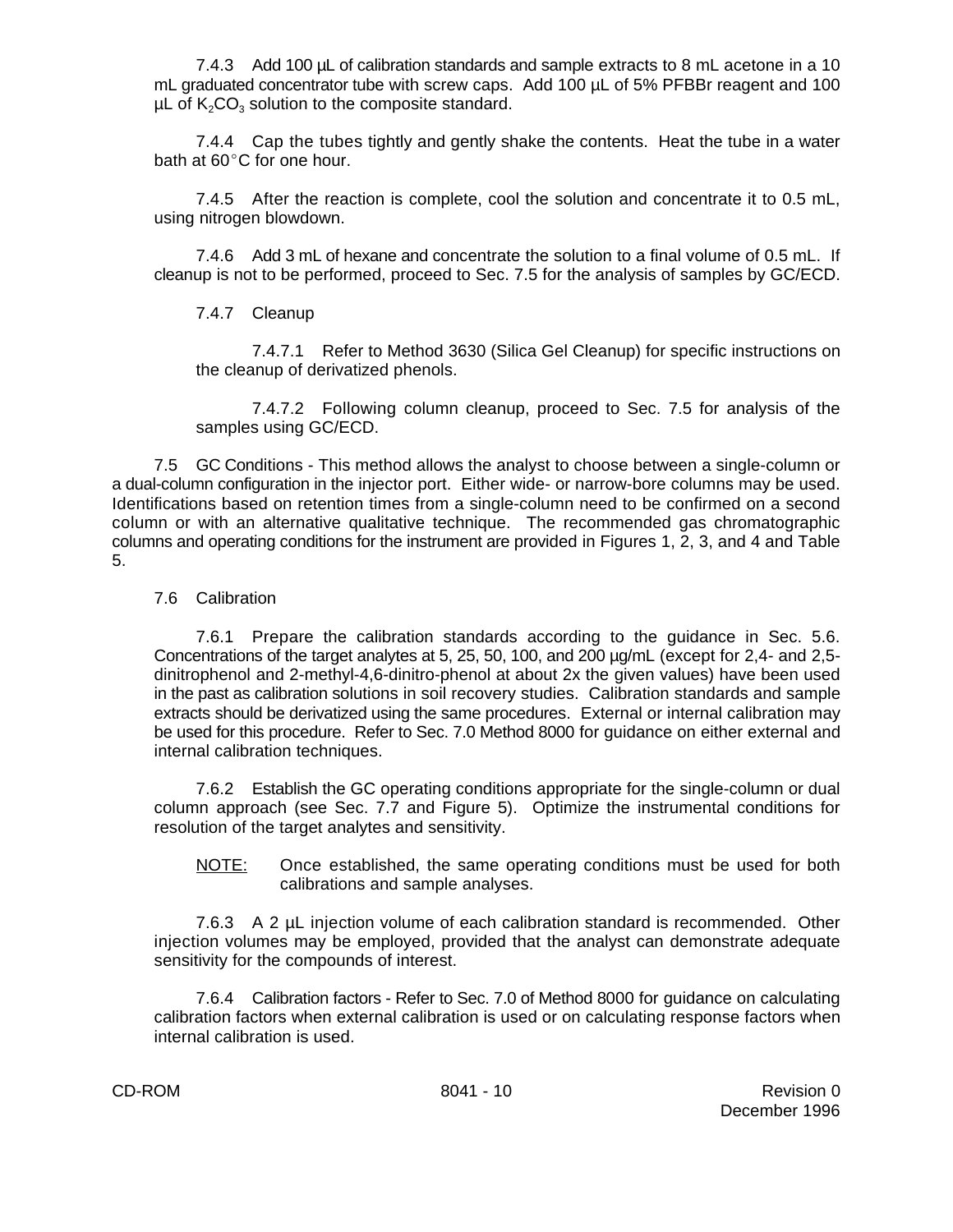7.6.5 Retention time windows - Refer to Section 7.0 of Method 8000 for guidance on the establishment of retention time windows.

7.6.6 Initial calibration acceptance criteria - Refer to Section 7.0 of Method 8000 for guidance on initial calibration linearity and acceptance criteria.

## 7.7 Gas chromatographic analysis of sample extracts

7.7.1 Inject a 2 µL aliquot of the concentrated sample extract. Record the volume injected to the nearest 0.05 µL and the resulting peak size in area units. The same GC operating conditions used for the initial calibration must be employed for samples analyses.

### NOTE: When using internal standard calibration, add 10 µL of the internal standard solution to the sample extract prior to injection.

7.7.2 Calibration verification - Verify calibration by injecting calibration verification a standard prior to conducting any sample analyses. Sample injections may continue for as long as the calibration verification standards and standards interspersed with the samples meet instrument QC requirements. It is *recommended* that standards be analyzed after every 10 samples (*required* after every 20 samples and at the end of a set) to minimize the number of samples that must be re-inject when the standards fail the QC limits. The sequence ends when the set of samples has been injected or when qualitative and/or quantitative QC criteria are exceeded. Each sample analysis must be bracketed with an acceptable initial calibration or calibration verification standards interspersed between the sample analyses. When a calibration verification standard fails to meet the QC criteria, all samples that were injected after the last standard that last met the QC criteria must be re-injected.

7.7.2.1 The calibration factor for each analyte to be quantitated must not exceed a ±15 percent difference when compared to the initial calibration curve. Refer to Section 7.0 of Method 8000 for guidance on the proper calculation of percent difference using either calibration factors or response factors.

7.7.2.2 If this criterion is exceeded, inspect the gas chromatographic system to determine the cause and perform whatever maintenance is necessary before verifying calibration and proceeding with sample analysis.

7.7.2.3 If routine maintenance does not return the instrument performance to meet the QC requirements (Sec. 7.9) based on the last initial calibration, then a new initial calibration must be performed.

7.7.3 Compare the retention time of each analyte in the calibration standard with the absolute retention time windows established in Sec. 7.6.5. As described in Method 8000, the center of the absolute retention time window for each analyte is its retention time in the midconcentration standard analyzed during the initial calibration. Each analyte in each standard must fall within its respective retention time window. If not, the gas chromatographic system must either be adjusted so that a second analysis of the standard does result in all analytes falling within their retention time windows, or a new initial calibration must be performed and new retention time windows established.

7.7.4 Tentative identification of an analyte occurs when a peak from a sample extract falls within the absolute retention time window. Each tentative identification must be confirmed using either a second GC column of dissimilar stationary phase or using another technique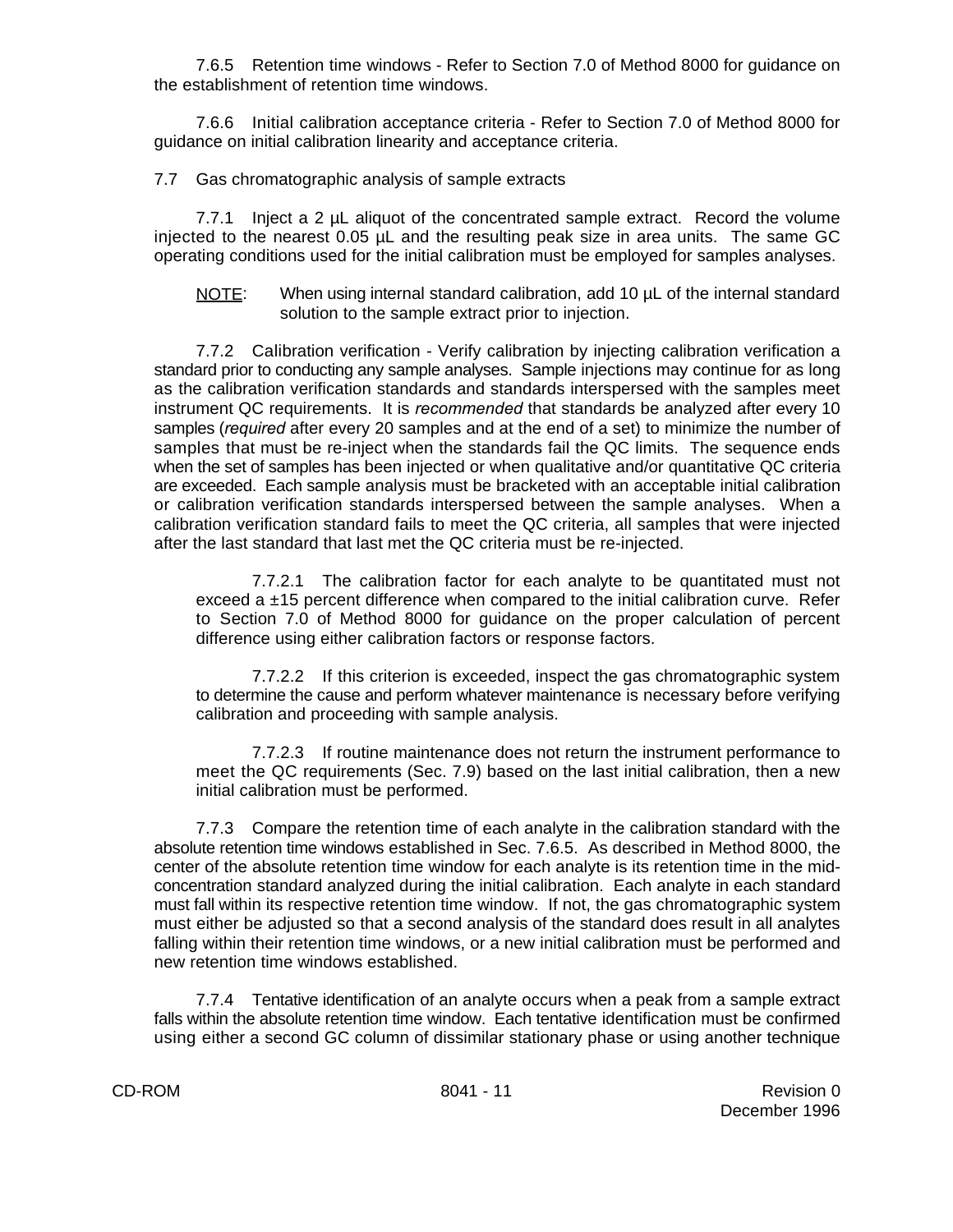such as GC/MS (see Sec. 8.6). When using the dual-column technique, additional confirmation is not required, provided that the analyte meets the identification criteria in both columns.

7.7.5 Refer to Section 7.0 of Method 8000 for calculation of results from either external or internal calibration. Both external and internal standard quantitation can be applied to the analysis of either the underivatized or derivatized phenols, provided that the initial calibration is performed on the same type of standards.

7.7.5.1 Proper quantitation requires the appropriate selection of a baseline from which the peak area or height can be determined.

7.7.5.2 If the responses exceed the calibration range of the system, dilute the extract and reanalyze. Peak height measurements are recommended over peak area integration when overlapping peaks cause errors in area integration.

7.7.5.3 If partially overlapping or coeluting peaks are found, change columns or try GC/MS quantitation, see Sec. 8 and Method 8270.

## 7.8 Confirmation

7.8.1 When the single-column approach is employed, all target phenols must have their identities confirmed. Confirmatory techniques such as gas chromatography with a dissimilar column, specific element detector, or mass spectrometer should be used. Refer to Method 8000 for further information on confirmation.

7.8.2 When the dual-column approach is employed, the target phenols are identified and confirmed when they meet the identification criteria on both columns.

7.9 Suggested chromatograph maintenance - Corrective measures may require one or more of the following remedial actions.

7.9.1 Splitter connections - For dual columns which are connected using a press-fit Yshaped glass splitter or a Y-shaped fused-silica connector (J&W Scientific, Restek, Supelco, or equivalent), clean and deactivate the splitter port insert or replace with a cleaned and deactivated splitter. Break off a few inches (up to one foot) of the injection port side of the column. Remove the columns and solvent backflush according to the manufacturer's instructions. If these procedures fail to eliminate the degradation problem, it may be necessary to deactivate the metal injector body and/or replace the columns.

7.9.2 Metal injector body - Turn off the oven and remove the analytical columns when the oven has cooled. Remove the glass injection port insert (instruments with on-column injection). Reduce the injection port temperature to room temperature. Inspect the injection port and remove any visible foreign material.

7.9.2.1 Place a beaker beneath the injector port inside the oven. Using a wash bottle, serially rinse the entire inside of the injector port with acetone and then toluene.

7.9.2.2 Prepare a solution of a deactivating agent (Sylon-CT or equivalent) following manufacturer's directions. After all metal surfaces inside the injector body have been thoroughly coated with the deactivation solution, serially rinse the injector body with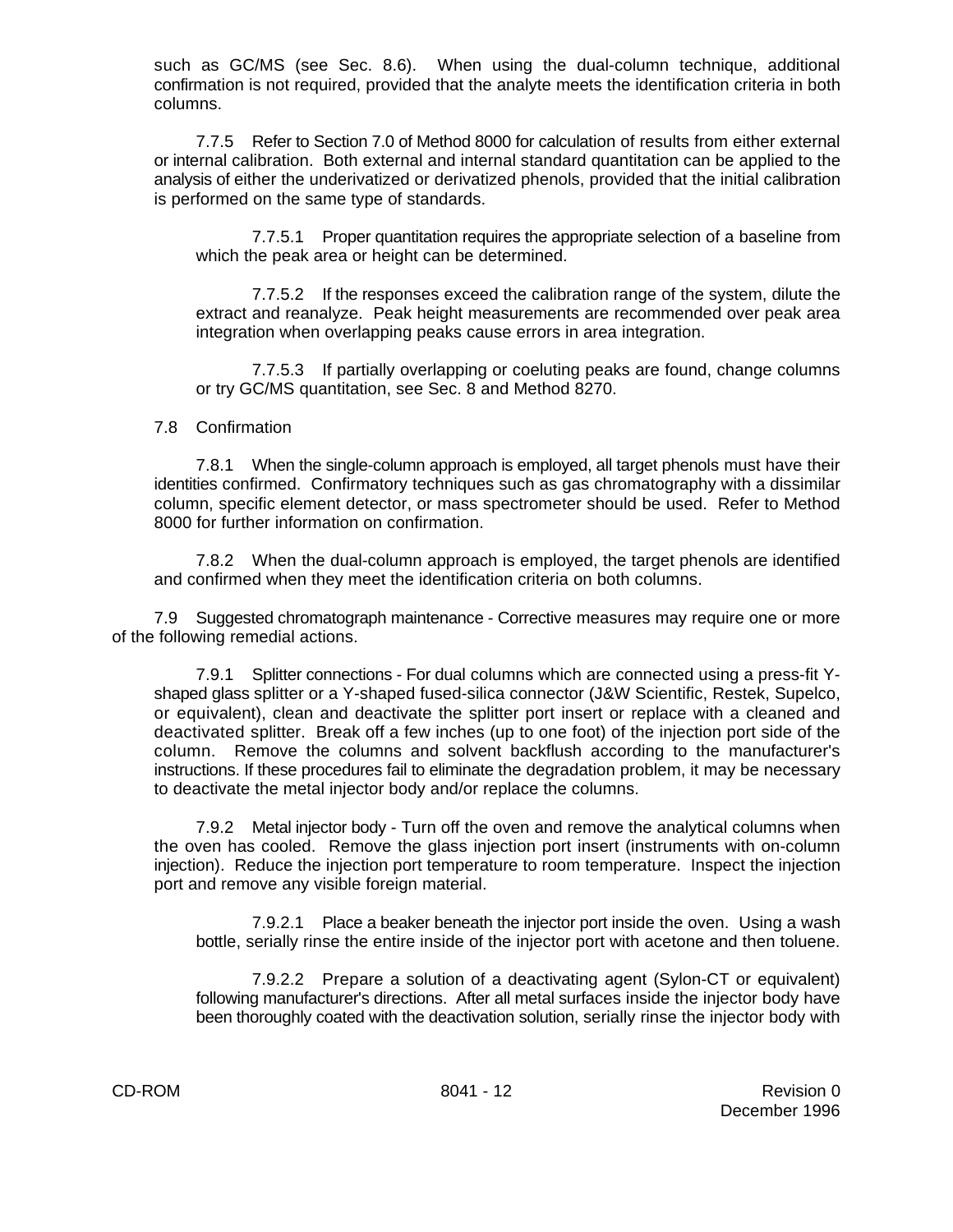toluene, methanol, acetone, and hexane. Reassemble the injector and replace the columns.

7.9.3 Column rinsing - The column should be rinsed with several column volumes of an appropriate solvent. Both polar and nonpolar solvents are recommended. Depending on the nature of the sample residues expected, the first rinse might be water, followed by methanol and acetone; methylene chloride is a satisfactory final rinse and in some cases may be the only solvent required. The column should then be filled with methylene chloride and allowed to remain flooded overnight to allow materials within the stationary phase to migrate into the solvent. The column is then flushed with fresh methylene chloride, drained, and dried at room temperature with a stream of ultrapure nitrogen passing through the column.

# 8.0 QUALITY CONTROL

8.1 Refer to Chapter One and Method 8000 for specific quality control (QC) procedures. QC to validate sample extraction is covered in Method 3500 and in the extraction method utilized. If extract cleanup was performed, follow the QC in Method 3600 and in the specific cleanup method. Each laboratory should maintain a formal quality assurance program. The laboratory should also maintain records to document the quality of the data generated.

8.2 Quality control necessary to evaluate the GC system operation is found in Method 8000, Sec. 7.0 under Retention Time Windows, Calibration Verification, and Chromatographic Analysis of Samples.

8.3 Initial Demonstration of Proficiency - Each laboratory must demonstrate initial proficiency with each sample preparation and determinative method combination it utilizes, by generating data of acceptable accuracy and precision for target analytes in a clean matrix. The laboratory must also repeat the following operations whenever new staff are trained or significant changes in instrumentation are made. If appropriate, it is suggested that the quality control (QC) reference sample concentrate contain each analyte of interest at 20 mg/L. See Method 8000, Sec. 8.0 for information on how to accomplish this demonstration.

8.4 Sample Quality Control for Preparation and Analysis - The laboratory must also have procedures for documenting the effect of the matrix on method performance (precision, accuracy, and detection limit). At a minimum, this includes a method blank, matrix spike, a duplicate, a laboratory control sample (LCS), and the use of surrogate spikes in each analytical batch.

8.4.1 Documenting the effect of the matrix should include the analysis of at least one matrix spike and one duplicate unspiked sample or one matrix spike/matrix spike duplicate pair. The decision on whether to prepare and analyze duplicate samples or a matrix spike/matrix spike duplicate must be based on a knowledge of the samples in the sample batch. If samples are expected to contain target analytes, then laboratories may use one matrix spike and a duplicate analysis of an unspiked field sample. If samples are not expected to contain target analytes, the laboratories should use a matrix spike and matrix spike duplicate pair.

8.4.2 In-house method performance criteria should be developed using the guidance found in Sec. 8.0 of Method 8000.

8.4.3 A Laboratory Control Sample (LCS) should be included with each analytical batch. The LCS consists of an aliquot of a clean (control) matrix similar to the sample matrix and of the same weight or volume. The LCS is spiked with the same analytes at the same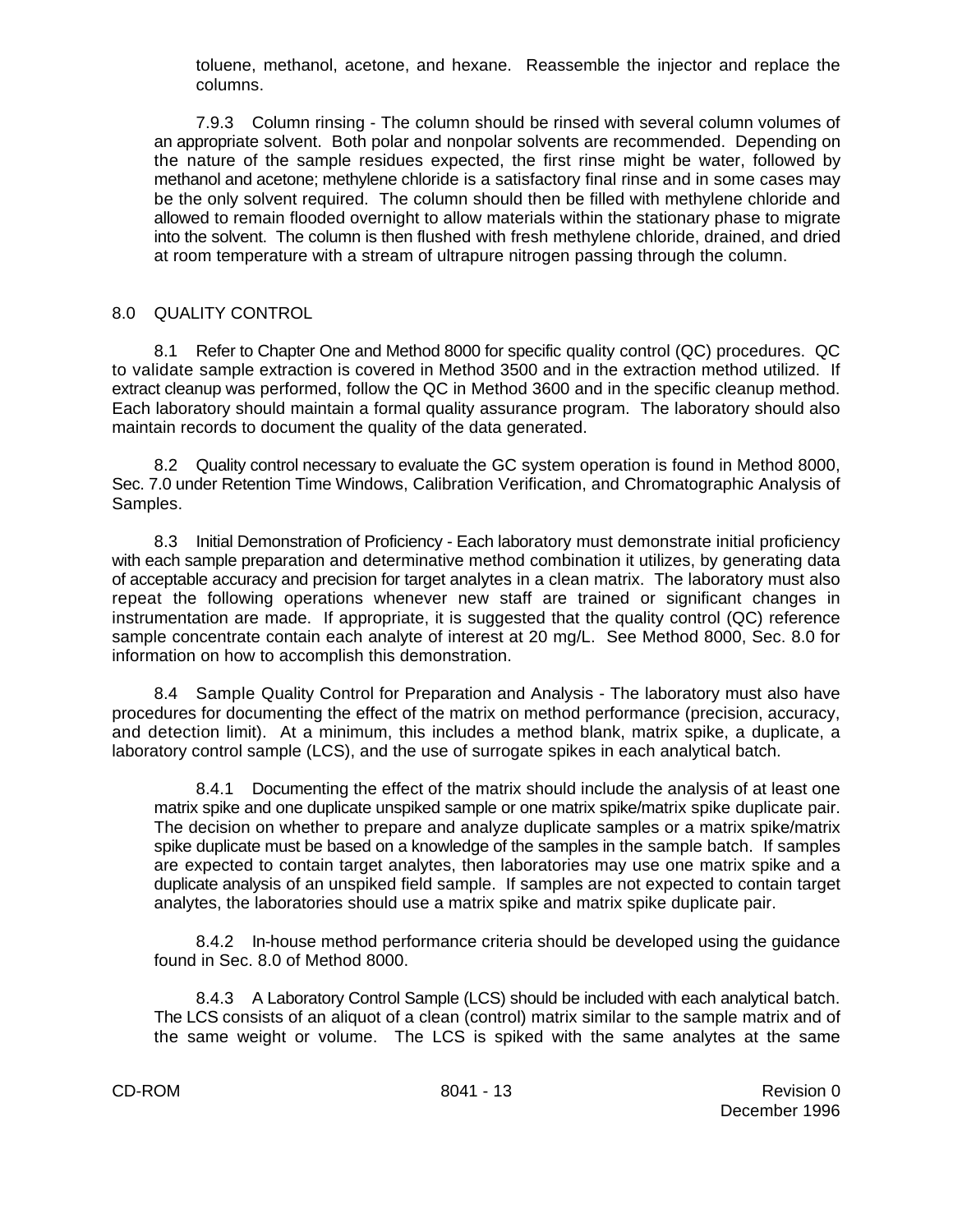concentrations as the matrix spike. When the results of the matrix spike analysis indicates a potential problem due to the sample matrix itself, the LCS results are used to verify that the laboratory can perform the analysis in a clean matrix.

8.4.4 See Method 8000, Sec. 8.0 for the details on carrying out sample quality control for preparation and analysis.

8.5 Surrogate recoveries: The laboratory should evaluate surrogate recovery data from individual samples versus the surrogate control limits developed by the laboratory. See Method 8000, Sec. 8.0 for information on evaluating surrogate data and developing and updating surrogate limits.

8.6 It is recommended that the laboratory adopt additional quality assurance practices for use with this method. The specific practices that are most productive depend upon the needs of the laboratory and the nature of the samples. Whenever possible, the laboratory should analyze standard reference materials and participate in relevant performance evaluation studies.

## 9.0 METHOD PERFORMANCE

9.1 Tables 1 and 2 list the retention times and recovery data for the underivatized analytes from sandy, loam soil that may be determined by this method. Figures 1 and 2 provide chromatograms and GC operating conditions of those analyses.

9.2 Tables 3 and 4 list the retention times for some of the methylated analytes that may be determined by this method. Figures 3 and 4 provide chromatograms and GC operating conditions of those analyses.

9.3 Table 5 lists the retention times for the PFB derivatives of the analytes that may be determined by this method. Figure 5 provides a chromatogram of the analytes under the GC conditions listed in Table 6.

# 10.0 REFERENCES

- 1. Lee, H. B.; Weng, L. D.; Chau, A. S. Y. *J. Assoc. Off. Anal. Chem.* 1984, 67, 6, 1086-1090.
- 2. Lopez-Avila, V.; Baldin, E.; Benedicto, J; Milanes, J.; Beckert, W. F. "Application of Open-Tubular Columns to SW-846 GC Methods"; final report to the U.S. Environmental Protection Agency on Contract 68-03-3511; Mid-Pacific Environmental Laboratory, Mountain View, CA, 1990.
- 3. Tsang, S.; Marsden, P.; Chau, N. "Performance Data for Methods 8041, 8091, 8111, and 8121A"; draft report to U.S. Environmental Protection Agency on Contract 68-W9-0011; Science Applications International Corp., San Diego, CA, 1992.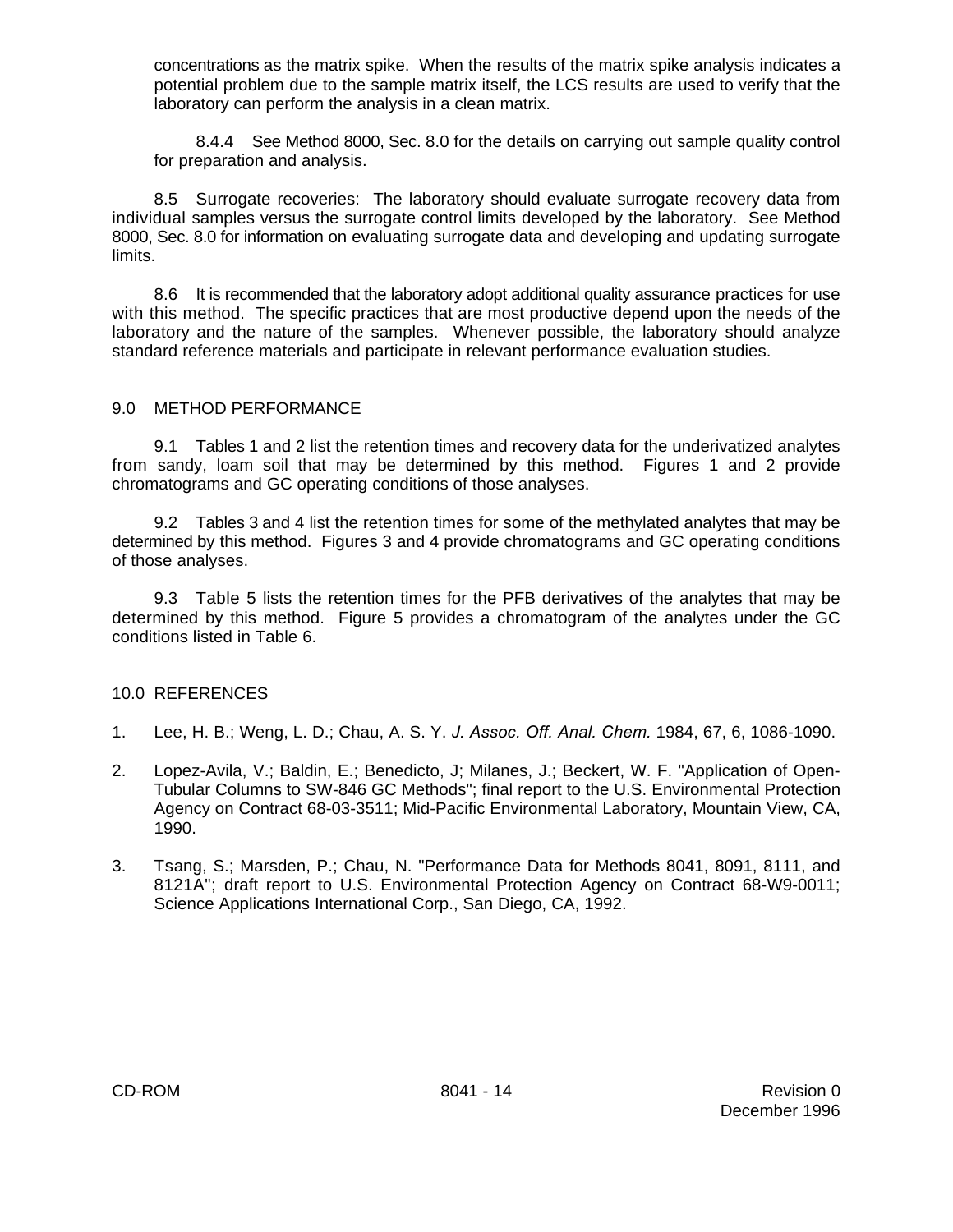|--|--|

| RETENTION TIMES AND RECOVERIES <sup>®</sup> OF UNDERIVATIZED PHENOLS<br>(MIX 1) |             |                              |                     |       |
|---------------------------------------------------------------------------------|-------------|------------------------------|---------------------|-------|
| Analyte                                                                         | $R_t$ , min | Spiking Conc.<br>$(\mu g/g)$ | Recovery<br>$(\% )$ | % RSD |
| Phenol                                                                          | 6.37        | 20                           | 93                  | 16.9  |
| 2-Methylphenol                                                                  | 8.17        | 20                           | 95                  | 13.6  |
| 3-Methylphenol                                                                  | 8.65        | 20                           | 98                  | 10.3  |
| 2,4-Dimethylphenol                                                              | 9.63        | 20                           | 93                  | 11.5  |
| 2,6-Dimethylphenol                                                              | 10.54       | 20                           | 101                 | 8.1   |
| 2,3-Dimethylphenol                                                              | 11.32       | 20                           | 106                 | 7.1   |
| 3-Chlorophenol                                                                  | 11.68       | 20                           | 116                 | 6.7   |
| 4-Chloro-3-methylphenol                                                         | 14.07       | 20                           | 128                 | 3.8   |
| 2,3,5-Trichlorophenol                                                           | 15.47       | 20                           | 136                 | 4.1   |
| 2,4,5-Trichlorophenol                                                           | 16.05       | 20                           | 139                 | 3.0   |
| 2,5-Dinitrophenol                                                               | 18.37       | 40                           | 177                 | 5.1   |
| 2,4-Dinitrophenol                                                               | 19.29       | 40                           | 157                 | 7.3   |
| 2,3,5,6-Tetrachlorophenol                                                       | 20.42       | 20                           | 236                 | 3.5   |
| 2-methyl-4,6-dinitrophenol                                                      | 21.72       | 40                           | 201                 | 3.8   |
| 25.71<br>20<br>210<br><b>Dinoseb</b><br>4.9                                     |             |                              |                     |       |

<sup>a</sup> Five 5 g aliquots of clean, sandy loam soil were spiked separately and extracted using Method 3540 (Soxhlet) with methylene chloride as a solvent.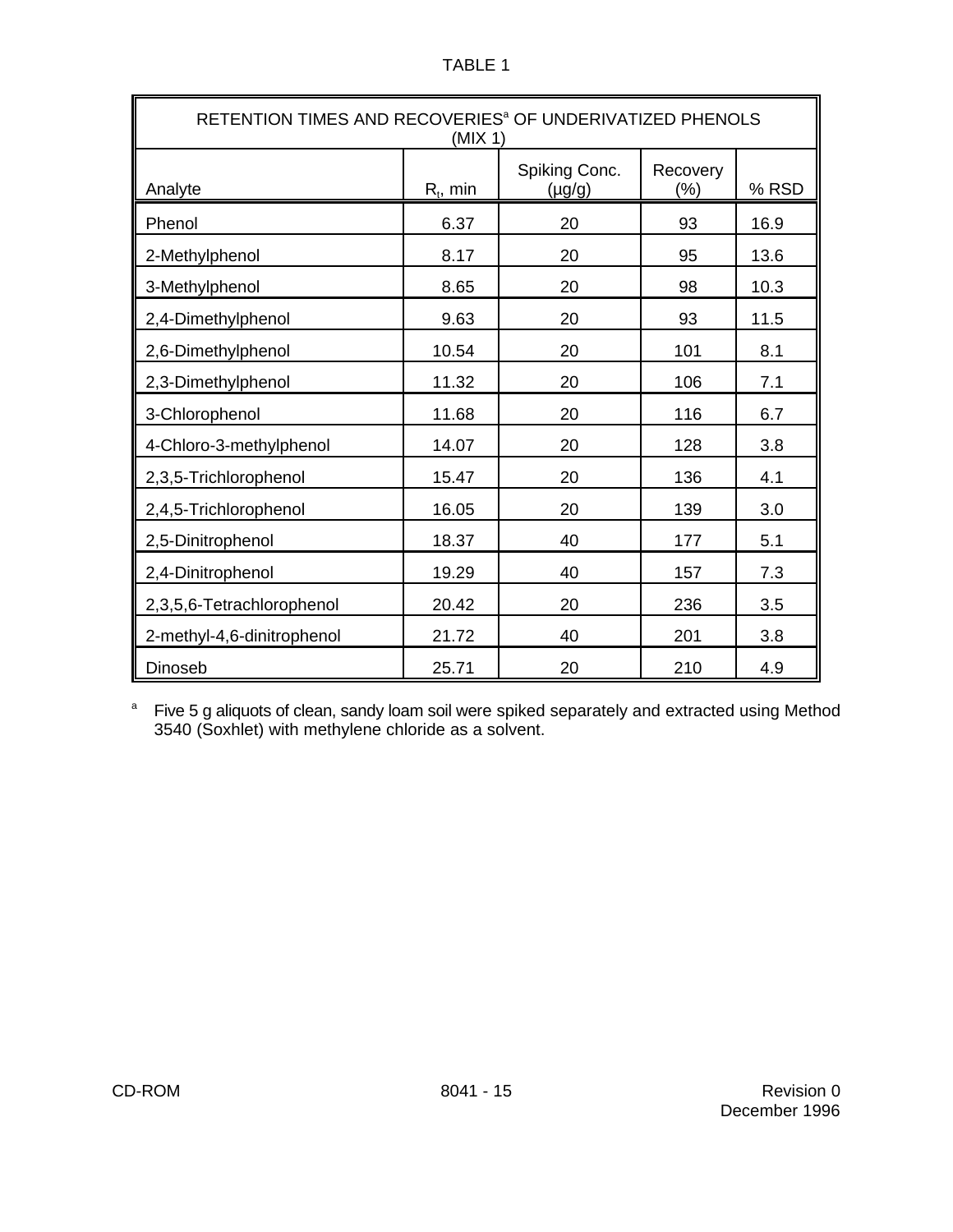| u. |  |
|----|--|
|    |  |

| RETENTION TIMES AND RECOVERIES <sup>a</sup> OF UNDERIVATIZED PHENOLS<br>(MIX 2) |             |                              |                 |       |
|---------------------------------------------------------------------------------|-------------|------------------------------|-----------------|-------|
| Analyte                                                                         | $R_t$ , min | Spiking Conc.<br>$(\mu g/g)$ | Recovery<br>(%) | % RSD |
| 2-Chlorophenol                                                                  | 6.91        | 20                           | 93              | 11.6  |
| 4-Methylphenol                                                                  | 8.64        | 20                           | 96              | 3.4   |
| 2,5-Dimethylphenol                                                              | 10.42       | 20                           | 101             | 2.6   |
| 2-Nitrophenol                                                                   | 10.58       | 20                           | 99              | 2.8   |
| 2,4-Dichlorophenol                                                              | 11.29       | 20                           | 102             | 2.5   |
| 2,6-Dichlorophenol                                                              | 12.18       | 20                           | 104             | 2.8   |
| 2,4,6-Trichlorophenol                                                           | 15.91       | 20                           | 122             | 2.7   |
| 2,3,6-Trichlorophenol                                                           | 16.68       | 20                           | 125             | 2.6   |
| 3-Nitrophenol                                                                   | 18.37       | 20                           | 124             | 4.0   |
| 4-Nitrophenol                                                                   | 19.61       | 20                           | 123             | 5.6   |
| 2,3,4,6-Tetrachlorophenol                                                       | 20.60       | 20                           | 146             | 3.3   |
| Pentachlorophenol                                                               | 24.85       | 20                           | 168             | 5.0   |

<sup>a</sup> Five 5 g aliquots of clean, sandy loam soil were spiked separately and extracted using Method 3540 (Soxhlet) with methylene chloride as a solvent.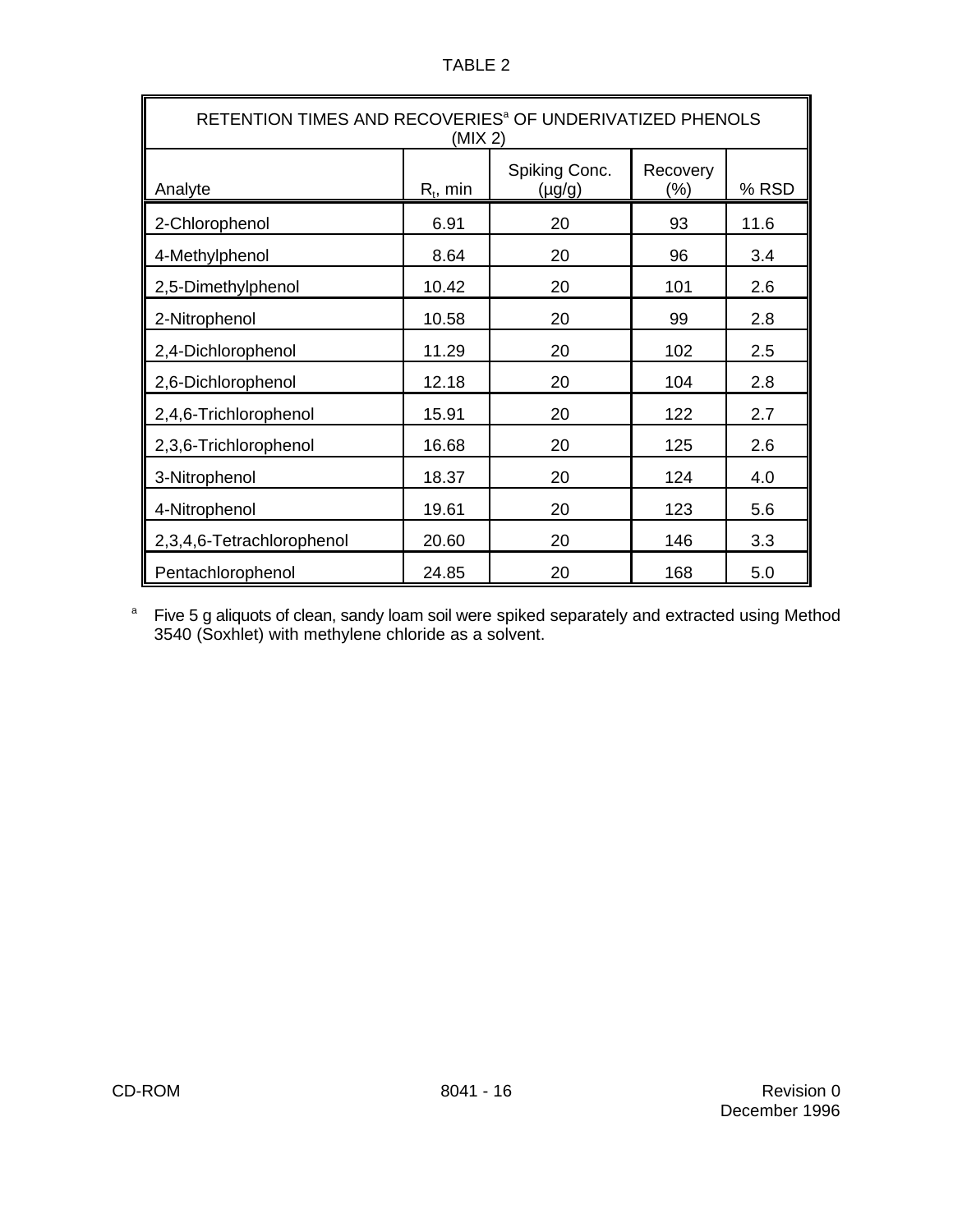| U<br>▫<br>L |  |
|-------------|--|
|-------------|--|

| RETENTION TIMES OF METHYLATED PHENOLS<br>(MIX 1) |                 |  |
|--------------------------------------------------|-----------------|--|
| Analyte (derivatized)                            | $R_{i}$ , min   |  |
| 2,3,5-Trichlorophenol                            | $15.87^{a}$     |  |
| 2,4,5-Trichlorophenol                            | $15.87^{\circ}$ |  |
| 2,3,5,6-Tetrachlorophenol                        | 17.50           |  |
| 2,5-Dinitrophenol                                | 20.07           |  |
| 2-methyl-4,6-dinitrophenol                       | 20.92           |  |
| 2,4-Dinitrophenol                                | 22.15           |  |
| Dinoseb                                          | 23.87           |  |

a Co-eluting analytes.

|--|--|

| RETENTION TIMES OF METHYLATED PHENOLS<br>(MIX 2) |                 |  |
|--------------------------------------------------|-----------------|--|
| Analyte (derivatized)                            | $R_t$ , min     |  |
| 2,6-Dichlorophenol                               | 10.02           |  |
| 2,4-Dichlorophenol                               | 12.07           |  |
| 2,4,6-Trichlorophenol                            | 13.12           |  |
| 2-Nitrophenol                                    | $13.48^{\circ}$ |  |
| 3-Nitrophenol                                    | $13.48^{a}$     |  |
| 2,3,6-Trichlorophenol                            | 14.15           |  |
| 4-Nitrophenol                                    | 14.64           |  |
| 2,3,4,6-Tetrachlorophenol                        | 17.56           |  |
| Pentachlorophenol                                | 21.54           |  |

a Co-eluting analytes.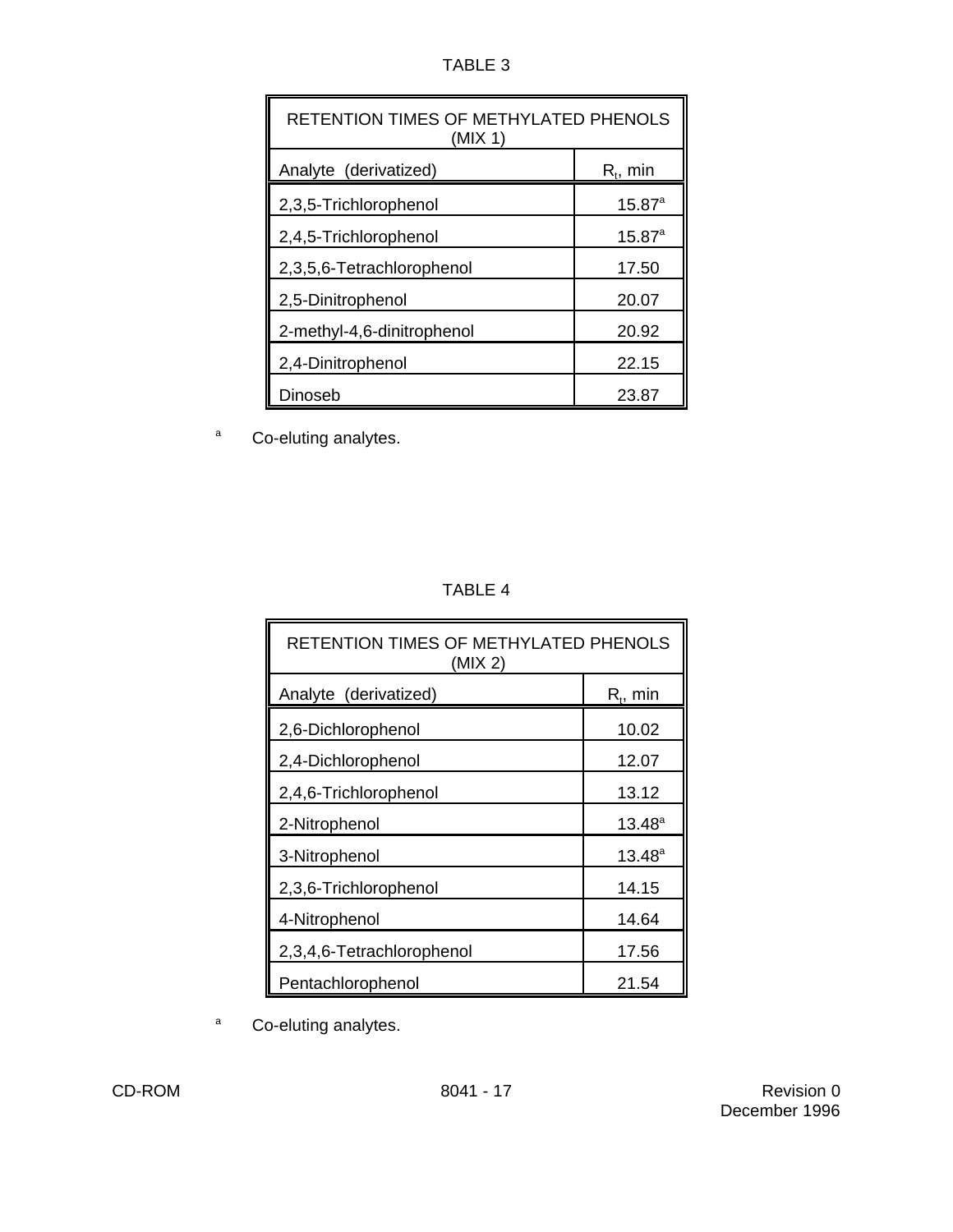## TABLE 5

| Compound                          | CAS No.      | DB-5<br>RT (min) | DB-1701<br>RT (min) |
|-----------------------------------|--------------|------------------|---------------------|
| Phenol                            | 108-95-2     | 4.69             | 6.36                |
| 2-Methylphenol                    | $5 - 48 - 7$ | 5.68             | 7.44                |
| 3-Methylphenol                    | 108-39-4     | 6.05             | 7.99                |
| 4-Methylphenol                    | 106-44-5     | 6.21             | 8.13                |
| 2,6-Dimethylphenol                | 576-26-1     | 7.08             | 8.83                |
| 2,5-Dimethylphenol                | 95-87-4      | 7.08             | 9.02                |
| 2,4-Dimethylphenol                | 105-67-9     | 7.34             | 9.27                |
| 2,3-Dimethylphenol                | 526-75-0     | 7.96             | 10.11               |
| 2-Chlorophenol                    | 95-57-8      | 7.34             | 10.24               |
| 3-Chlorophenol                    | 108-43-0     | 7.86             | 10.78               |
| 3,4-Dimethylphenol                | 95-65-8      | 8.46             | 10.78               |
| 4-Chlorophenol                    | 106-48-9     | 8.19             | 11.31               |
| 2-Chloro-5-methylphenol           | 615-74-7     | 9.12             | 12.25               |
| 2,6-Dichlorophenol                | 87-65-0      | 9.73             | 12.52               |
| 4-Chloro-2-methylphenol           | 1570-64-5    | 9.73             | 12.89               |
| 4-Chloro-3-methylphenol           | 59-50-7      | 10.18            | 13.31               |
| 2,5-Dichlorophenol                | 583-78-8     | 10.71            | 14.37               |
| 3,5-Dichlorophenol                | 591-35-5     | 11.02            | 14.75               |
| 2,4-Dichlorophenol                | 120-83-2     | 11.02            | 14.75               |
| 2,4,6-Trichlorophenol             | 88-06-2      | 12.85            | 15.76               |
| 2,3-Dichlorophenol                | 576-24-9     | 12.01            | 16.22               |
| 3,4-Dichlorophenol                | 95-77-2      | 12.51            | 16.67               |
| 2,3,6-Trichlorophenol             | 933-75-5     | 13.93            | 17.36               |
| 2-Nitrophenol                     | 88-75-5      | 12.51            | 19.19               |
| 2,4,5-Trichlorophenol             | 95-95-4      | 15.02            | 19.35               |
| 2,3,5-Trichlorophenol             | 933-78-8     | 15.02            | 19.35               |
| 3-Nitrophenol                     | 554-84-7     | 13.69            | 20.06               |
| 2,3,5,6-Tetrachlorophenol         | 935-95-5     | 17.71            | 21.18               |
| 2,3,4,6-Tetrachlorophenol         | 58-90-2      | 17.96            | 21.49               |
| 2,3,4-Trichlorophenol             | 15950-66-0   | 16.81            | 21.76               |
| 4-Nitrophenol                     | 100-02-7     | 15.69            | 22.93               |
| 2,3,4,5-Tetrachlorophenol         | 4901-51-3    | 20.51            | 25.52               |
| Pentachlorophenol                 | 87-86-5      | 22.96            | 26.81               |
| 2,5-Dinitrophenol                 | 329-71-5     | 20.51            | 30.15               |
| 2,5-Dibromotoluene (IS)           | 615-59-8     | 3.16             | 3.18                |
| 2,2',5,5'-Tetrabromobiphenyl (IS) | 59080-37-4   | 25.16            | 28.68               |
| 2,4-Dibromophenol (Surr.)         | 615-58-7     | 16.02            | 20.56               |

# RETENTION TIMES OF PFBBr DERIVATIVES OF PHENOLS<sup>a</sup>

<sup>a</sup> See Table 6 for GC operating conditions.

IS = Internal Standard

Surr. = Surrogate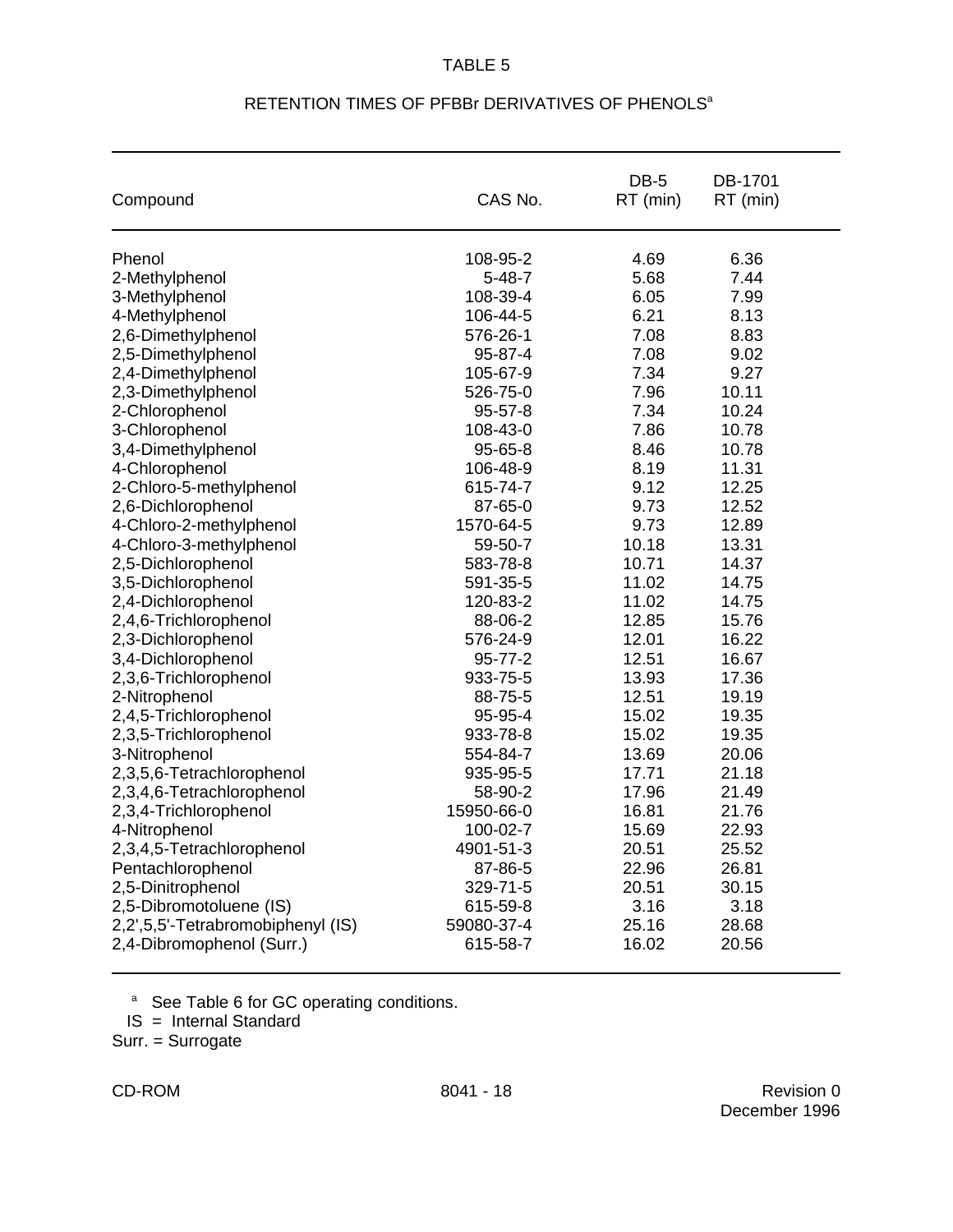# TABLE 6

## OPERATING CONDITIONS FOR PFBBr DERIVATIVES OF PHENOLS DUAL-COLUMN APPROACH

| Column 1:                                               | DB-5 (J&W Scientific)<br>Dimensions: 30 m x 0.53 mm ID<br>Film Thickness (µm): 0.83   |
|---------------------------------------------------------|---------------------------------------------------------------------------------------|
| Column 2:                                               | DB-1701 (J&W Scientific)<br>Dimensions: 30 m x 0.53 mm ID<br>Film Thickness (µm): 1.0 |
| Carrier gas:<br>Flow rate:<br>Makeup gas:<br>Flow rate: | <b>Helium</b><br>$6$ mL/min<br>Nitrogen<br>20 mL/min                                  |
| Temperature program:                                    | 1 min hold<br>150°C to 275°C at 3°C/min<br>2 min hold                                 |
| Injector temperature:                                   | $250^{\circ}$ C                                                                       |
| Detector temperature:                                   | $320^{\circ}$ C                                                                       |
| Injection volume:                                       | $2 \mu L$                                                                             |
| Solvent:                                                | Hexane                                                                                |
| Type of injector:                                       | Flash vaporization                                                                    |
| Detector type:                                          | Dual ECD                                                                              |
| Type of splitter:                                       | Supelco 8-in injection tee                                                            |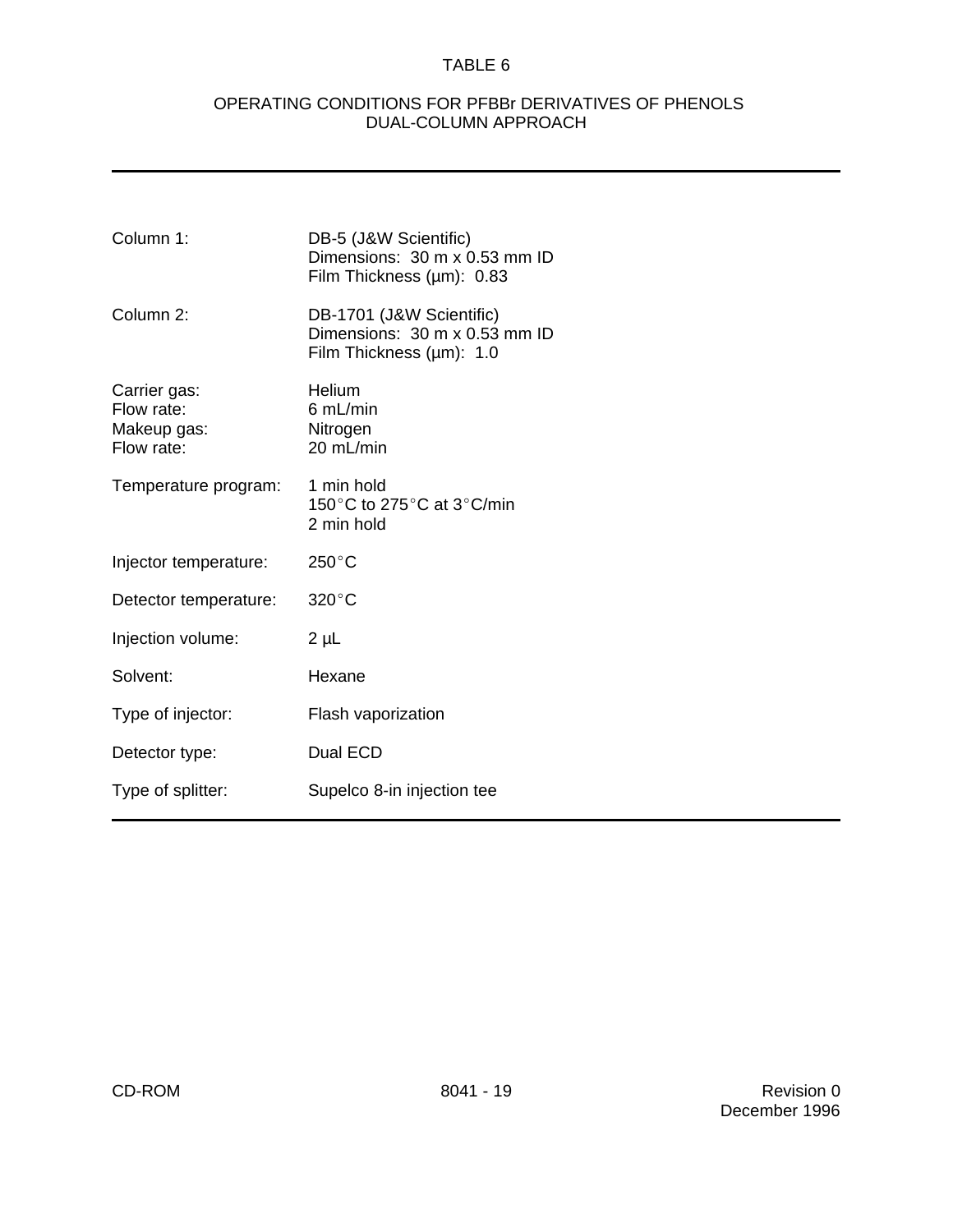

## ANALYSIS OF UNDERIVATIZED PHENOLS FROM SOXHLET EXTRACTION - MIX 1 (See Table 1 for peak assignments.)

Operating Conditions:

Column: DB-5 30 m x 0.53 mm id Injector: Packed, megabore liner, 200°C Carrier gas: Nitrogen, 6 mL/min Hydrogen: 30 mL/min Total Nitrogen: 30 mL/min (carrier and makeup) Detector: FID, 300°C<br>Temperature program: 80°C held for 1.5 minutes  $6^{\circ}$ C/min to 230 $^{\circ}$ C 10 $^{\circ}$ C/min to 275 $^{\circ}$ C and held for 4.5 minutes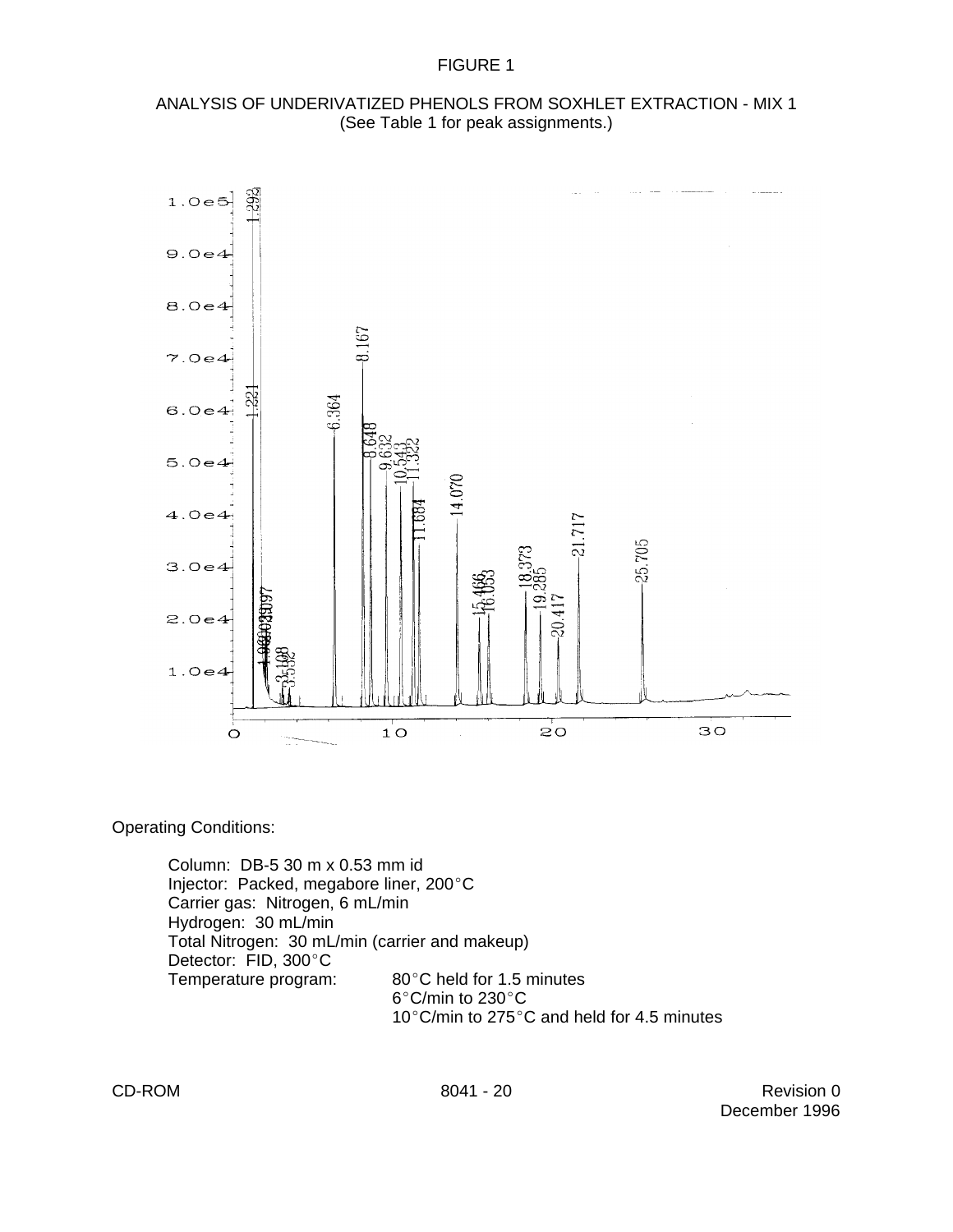## ANALYSIS OF UNDERIVATIZED PHENOLS BY SOXHLET EXTRACTION - MIX 2 (See Table 2 for peak assignments.)



Operating Conditions:

Column: DB-5 30 m x 0.53 mm id Injector: Packed, megabore liner, 200°C Carrier gas: Nitrogen, 6 mL/min Hydrogen: 30 mL/min Total Nitrogen: 30 mL/min (carrier and makeup) Detector: FID, 300°C<br>Temperature program: 80°C held for 1.5 minutes  $6^{\circ}$ C/min to 230 $^{\circ}$ C 10 $^{\circ}$ C/min to 275 $^{\circ}$ C and held for 4.5 minutes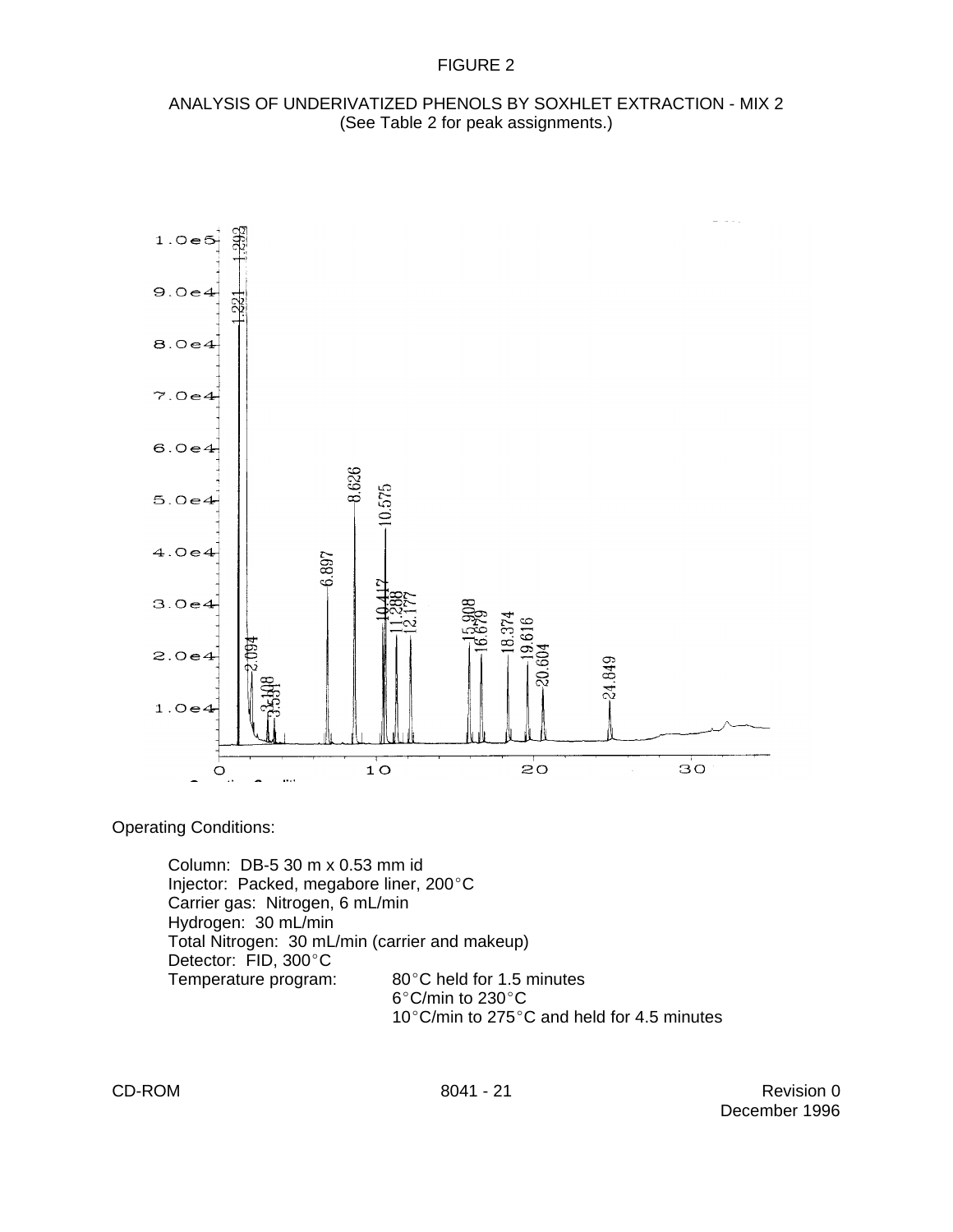



Operating Conditions:

Column: DB-5 30 m x 0.53 mm id Injector: Packed, megabore liner, 200°C Carrier gas: Nitrogen, 6 mL/min Hydrogen: 30 mL/min Total Nitrogen: 30 mL/min (carrier and makeup) Detector: FID, 300°C<br>Temperature program:  $80^{\circ}$ C held for 1.5 minutes  $6^{\circ}$ C/min to 230 $^{\circ}$ C 10 $^{\circ}$ C/min to 275 $^{\circ}$ C and held for 4.5 minutes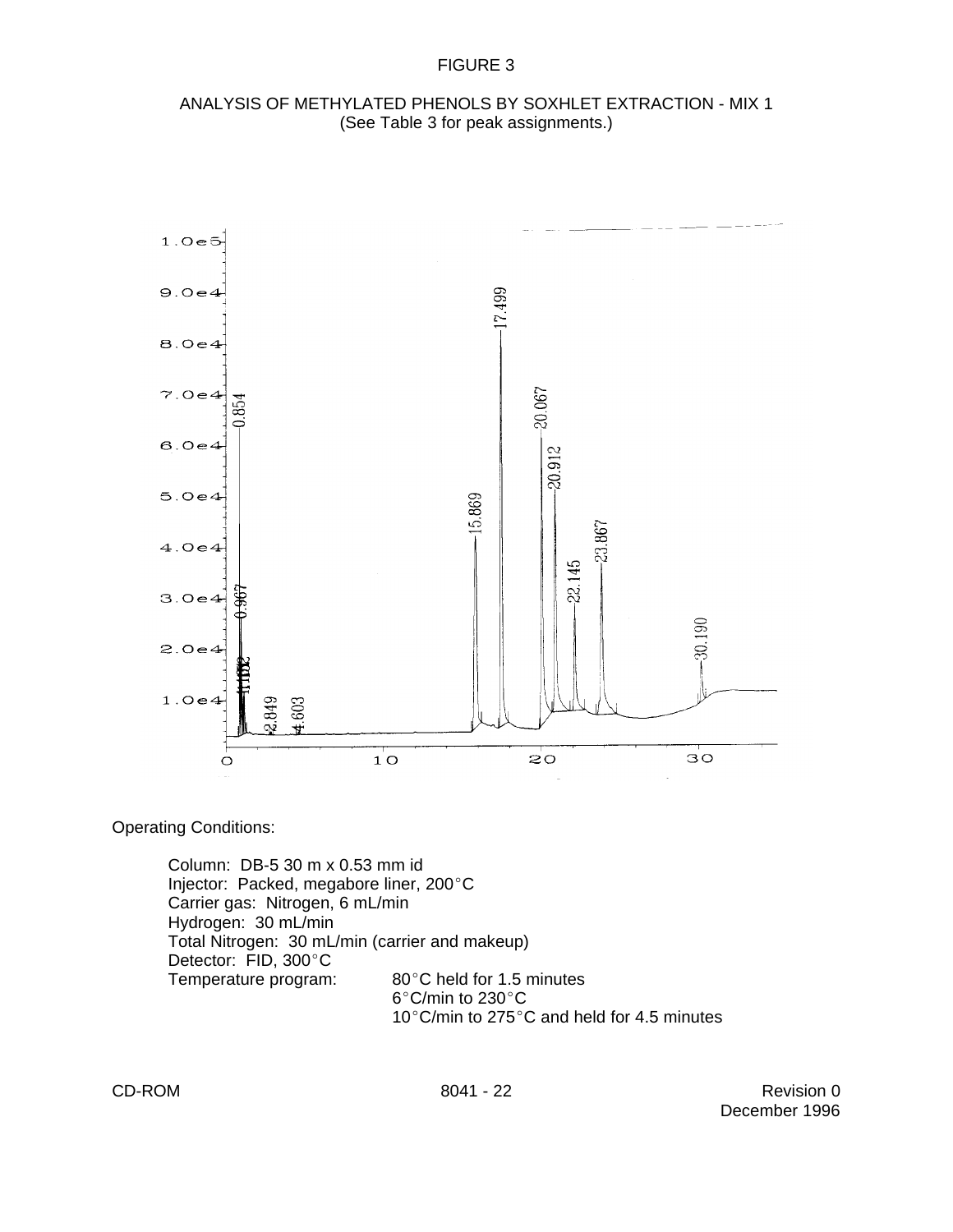

## ANALYSIS OF METHYLATED PHENOLS BY SOXHLET EXTRACTION - MIX 2 (See Table 4 for peak assignments.)

Operating Conditions:

Column: DB-5 30 m x 0.53 mm id Injector: Packed, megabore liner, 200°C Carrier gas: Nitrogen, 6 mL/min Hydrogen: 30 mL/min Total Nitrogen: 30 mL/min (carrier and makeup) Detector: FID, 300°C<br>Temperature program:  $80^{\circ}$ C held for 1.5 minutes  $6^{\circ}$ C/min to 230 $^{\circ}$ C 10 $^{\circ}$ C/min to 275 $^{\circ}$ C and held for 4.5 minutes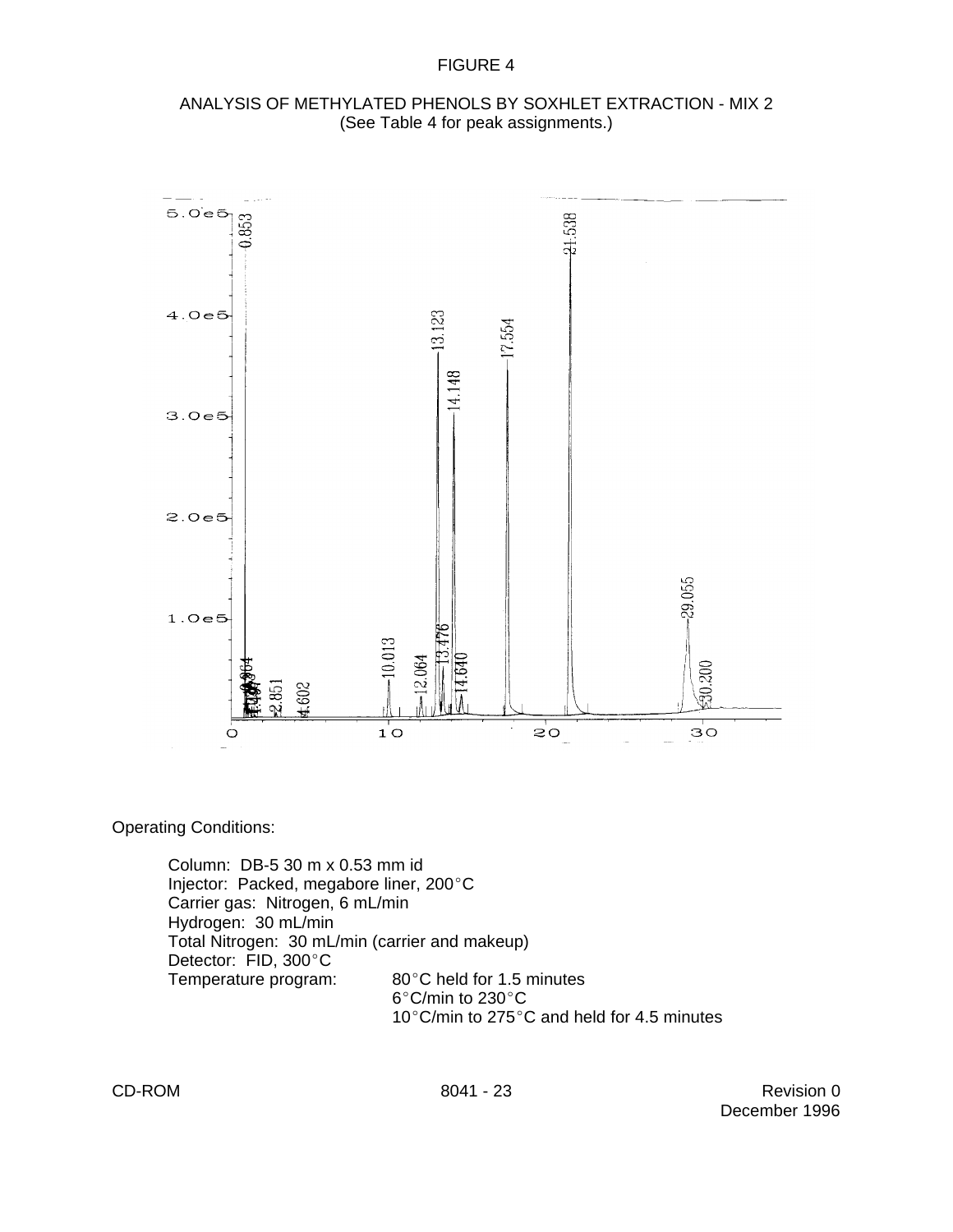

GC/ECD chromatogram of the PFB derivatives of phenolic compounds analyzed on a DB-5/DB-1701 fused-silica open-tubular column pair. The GC operating conditions were as follows: 30 m x 0.53 mm ID DB-5 (0.83 µm film thickness) and 30 m x 0.53 mm ID DB-1701 (1.0 µm film thickness) connected to an 8" injection tee (Supelco Inc.). Temperature program:  $150^{\circ}$ C (1 min hold) to 275<sup>°</sup>C (2 min hold) at  $30^{\circ}$ C/min.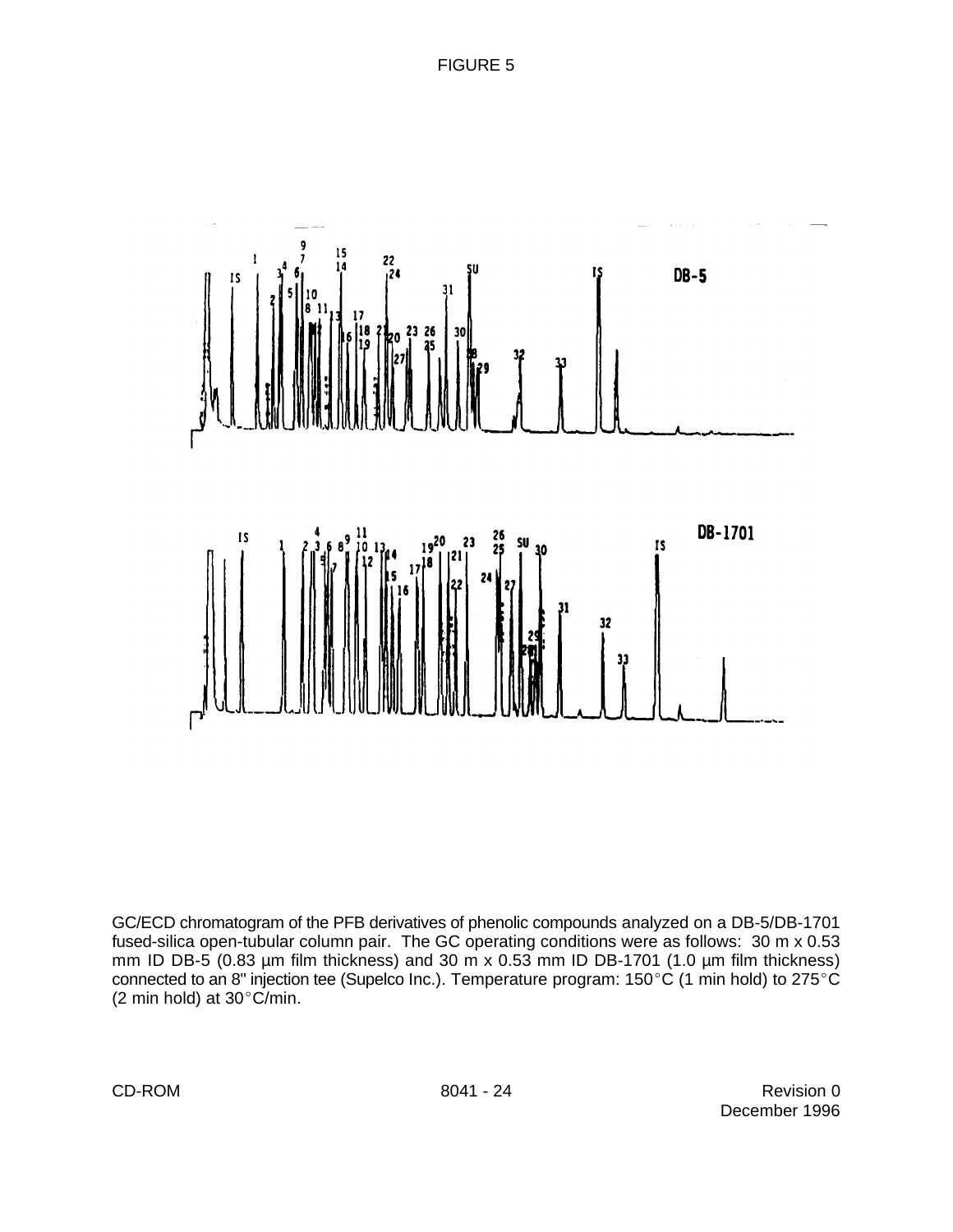# DIAZOMETHANE GENERATOR